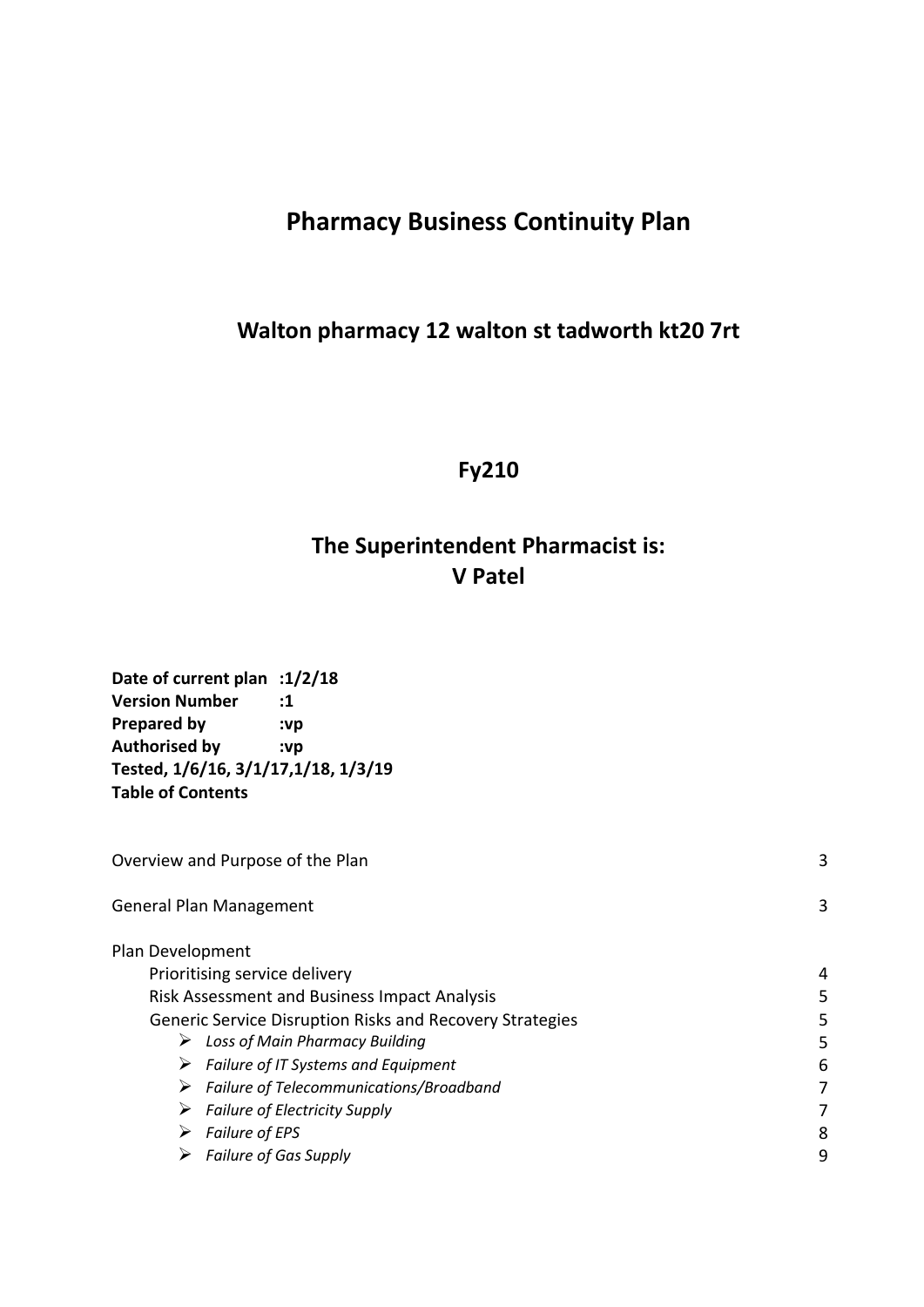| $\triangleright$ Failure of Water Supply                  | 9  |
|-----------------------------------------------------------|----|
| $\triangleright$ Fuel Shortages                           | 10 |
| $\triangleright$ Loss of Security                         | 10 |
| $\triangleright$ Staff Shortage                           | 10 |
| $\triangleright$ Mutual Aid Arrangements with others      | 11 |
| $\triangleright$ Disruption to Supplies                   | 11 |
| Roles and Responsibilities                                | 12 |
| <b>Emergency Pack</b>                                     | 12 |
| <b>Emergency Response Guidance</b>                        | 13 |
| Plan Activation and Business Recovery                     | 14 |
| Incident Alert, Assessment and Plan Activation Flow Chart | 15 |
| Appendix 1 Maintenance Templates                          | 16 |
| Appendix 2 Business Impact Analysis Document              | 17 |
| Appendix 3 Emergency Contact List                         | 19 |
| Appendix 4 Business Continuity Recovery Checklist         | 21 |
| Appendix 5 Decision Log                                   | 22 |
| References                                                | 23 |

#### **Overview and Purpose of the Plan**

Community pharmacies offer a wide range of important services to patients and the general public. It is therefore important that pharmacies endeavour to maintain services at acceptable standards following any type of event that causes a disruption to normal service.

This resource aims to assist in the planning for business continuity by providing guidance and templates. It does not attempt to identify or plan for every eventuality, or replace independent thinking or decision making. However, the resultant plan will be a reference to provide a prompt for action and a summary of priorities and resource requirements that can be adapted and focused for the management of any service disruption. This means that critical services can continue to be delivered with further services recovered to the point that service provision returns to normal.

#### **General Plan Management**

Business continuity planning enables identification of key assets and services, assessment of risk of an emergency event occurring, analysis of the impact of the emergency on the business, planning to reduce the likelihood of an event occurring and planning how to continue to function if an emergency occurs. Business continuity planning involves the following tasks:

#### **1. Developing the Plan**

To develop a plan each pharmacy must consider its own requirements, risks and recovery strategies. To ensure that services can be maintained for as long as possible, they should be prioritised so that in the event of an emergency,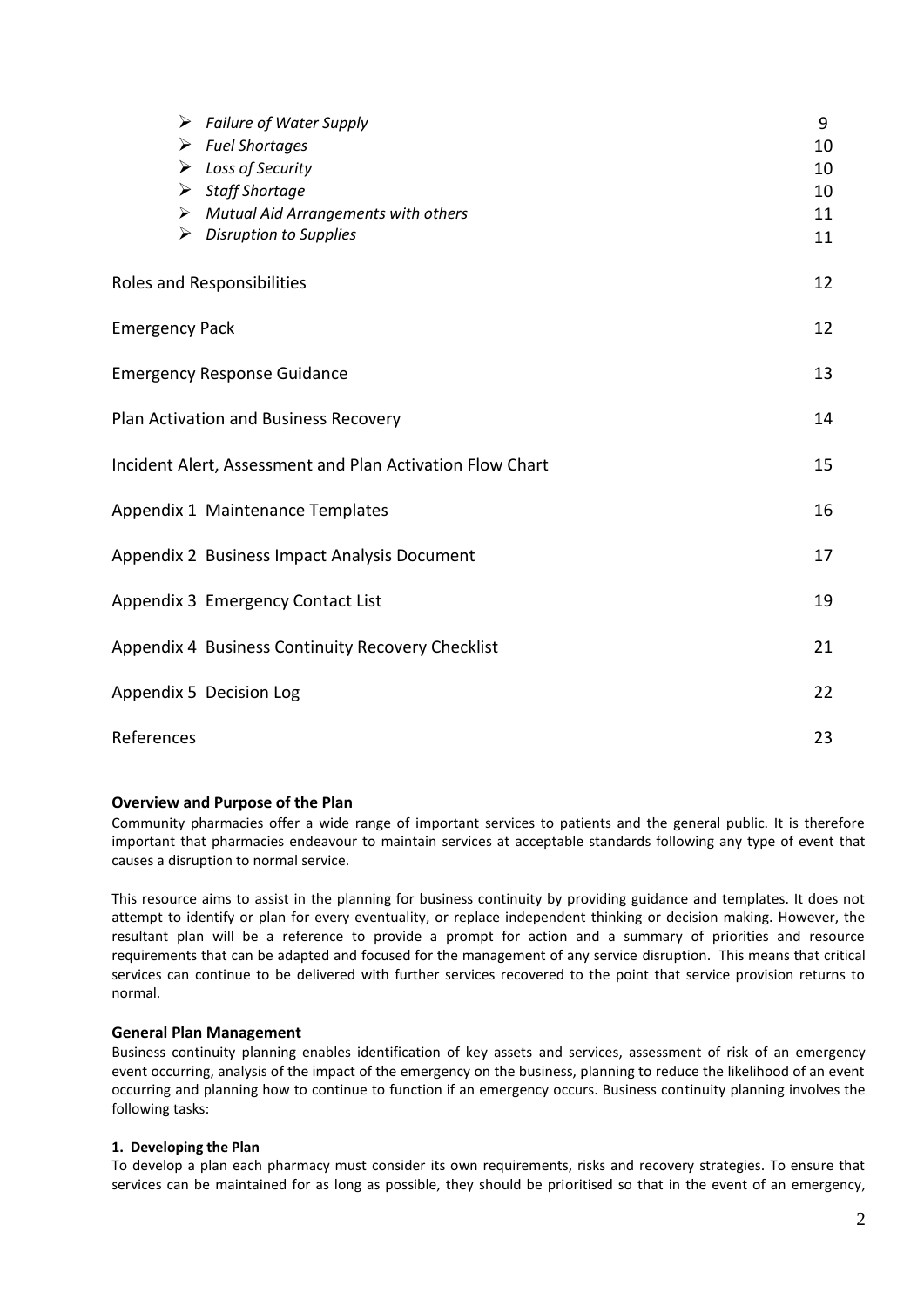when it may not be possible to maintain all services, the decision over which to continue has already been considered and set out in a prioritisation table.

Prioritisation of services and which ones may have to be stopped in order to safely continue to provide the remaining can often only be done at the time of the disruption because the very nature of that disruption will affect who can provide those services and the facilities available to provide them with. The prioritisation table may act as starting point for further deliberations but should not be followed without further careful consideration.

Events that can cause interruptions to its day to day business processes e.g. equipment failure, loss of electricity, also need to be identified and a risk assessment undertaken to determine the impact of those interruptions. Guidance on the development of a plan is set out in this resource.

#### **2. Implementing and Maintaining the Plan**

Once the plan is in place, it should be maintained by a formal annual review and updates whenever there is a significant change to working systems and/or service delivery, to ensure its continuing effectiveness. Each time a change is made to the plan, it should be recorded on the front page of the plan and on the Version template (Appendix 1). The new plan should then be re-issued to contacts listed on the Plan Distribution template (Appendix 1). Responsibility should be assigned for regular reviews of the plan.

#### **3. Communicating the Plan**

It is important that key stakeholders are provided with a copy of your plan. You may also wish to consider whether any customers or suppliers would need or benefit from holding a copy. The template (Appendix 1) provides a formal record of the plan distribution so that it can be reissued or recalled as necessary and everyone can be confident that they have a current copy.

Pharmacy staff must all be aware of the plan and any designated roles and responsibility within the plan.

#### **4. Testing the Plan**

This plan should be regularly tested (once a year as a minimum) to ensure that it fully accommodates the needs of the Pharmacy and that there is confidence that it is fit for purpose. A variety of techniques may be used to test different elements of the plan against a number of possible scenarios in order to provide assurance that the plan will operate in real life. A testing timetable is recommended.

A record of each test should be recorded and a template is provided in Appendix 1.

## **Plan Development**

#### **Prioritising Service Delivery**

In the event of an emergency or service disruption the pharmacy will endeavour to maintain services at acceptable standards. In instances when temporary service disruption occurs, the pharmacist or person responsible for business continuity should assess the situation and make appropriate adjustments to ensure that patients and the general public are inconvenienced as little as possible. Should this not become possible, the Responsible Pharmacist will decide which priority services must be continued and which can be reduced or suspended based on the information captured in the template below. The Superintendent Pharmacist should be informed/consulted.

- **1.** List all current services delivered by the Pharmacy as part of normal service provision under the following headings:
	- Essential Services under the NHS Contractual Framework;
	- Advanced Services under the NHS Contractual Framework;
	- Locally commissioned services; and
	- Non-Contractual Services.

#### 2. Prioritisation Table

Prioritise each service using the table below as guidance.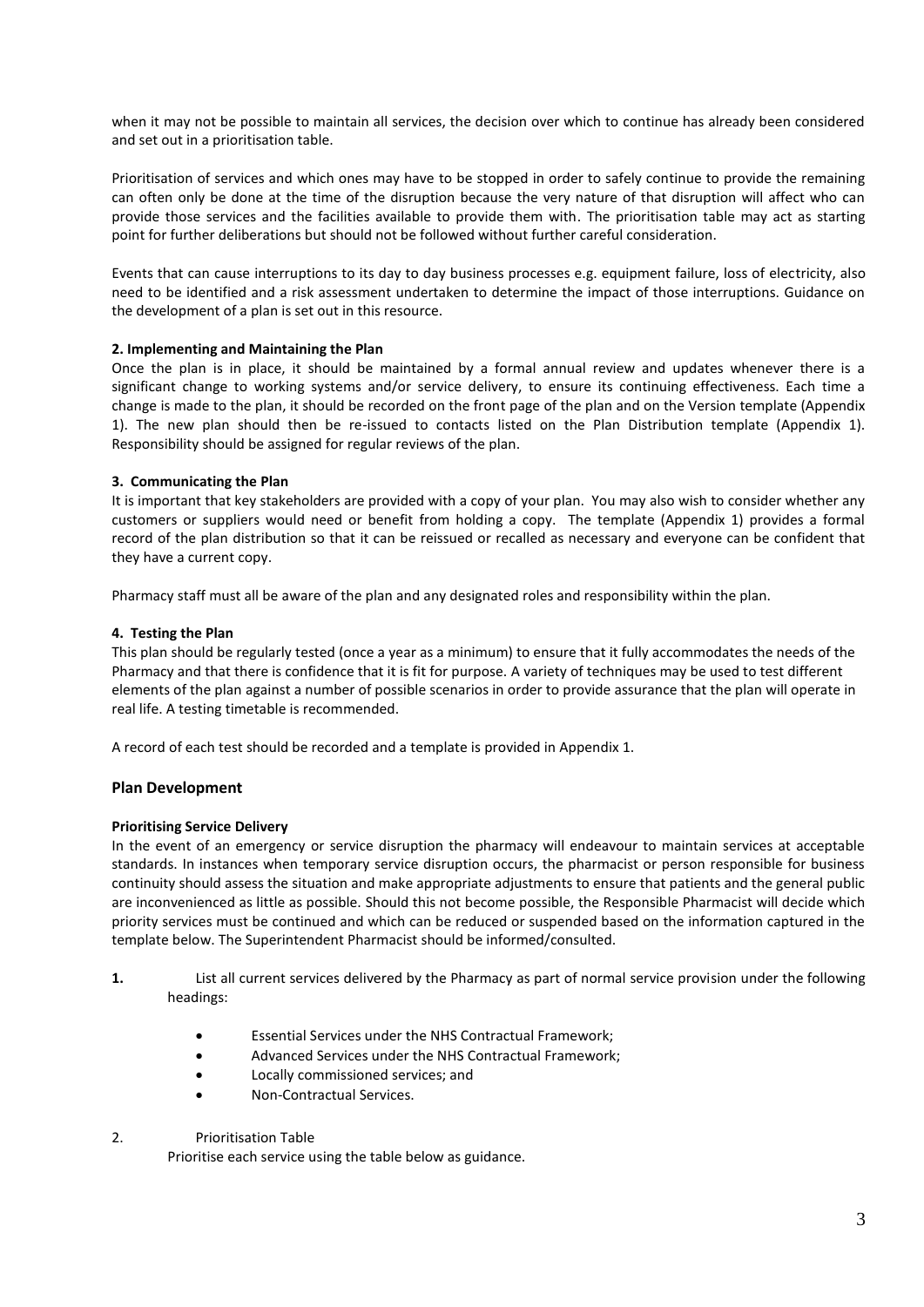| <b>Priority 1</b>                                                                                                                              | <b>Priority 2</b>                                                               | <b>Priority 3</b>                                                                            | <b>Priority 4</b>                                                                      | <b>Priority 5</b>                                                                                           |
|------------------------------------------------------------------------------------------------------------------------------------------------|---------------------------------------------------------------------------------|----------------------------------------------------------------------------------------------|----------------------------------------------------------------------------------------|-------------------------------------------------------------------------------------------------------------|
| Core                                                                                                                                           | <b>HealthCare</b>                                                               | Prevention                                                                                   | Wellbeing                                                                              | <b>Financial</b>                                                                                            |
| <b>Services</b>                                                                                                                                | <b>Services</b>                                                                 | <b>Services</b>                                                                              | <b>Services</b>                                                                        | <b>Services</b>                                                                                             |
| If these cannot be<br>provided, then the<br>pharmacy will be in<br>breach of its Terms of<br>Service or severely<br>hampering patient<br>care. | Additional services<br>for conditions that<br>require more urgent<br>treatment. | Additional services to<br>prevent conditions<br>developing or<br>occurring in the<br>future. | <b>Additional services</b><br>that improve the<br>health and wellbeing<br>of patients. | <b>Additional services</b><br>that focus on<br>financial costs, rather<br>than directly on<br>patient care. |

| <b>List of Pharmacy Services</b> |                                                                                                               |  |  |
|----------------------------------|---------------------------------------------------------------------------------------------------------------|--|--|
|                                  | List the services provided by the Pharmacy for normal service provision and detail below in order of priority |  |  |
| <b>Priority</b>                  | <b>Specific Service</b>                                                                                       |  |  |
| $1 - 5$                          | e.g. supervised administration                                                                                |  |  |
|                                  |                                                                                                               |  |  |
| $\mathbf{1}$                     | <b>Essential Service 1 - Dispensing</b>                                                                       |  |  |
| 1                                | <b>Supervised methadone</b>                                                                                   |  |  |
| 2                                | <b>EHC</b>                                                                                                    |  |  |
| 3                                | <b>MUR and NMS</b>                                                                                            |  |  |
| 5                                | <b>OTC</b> sales                                                                                              |  |  |
|                                  | <b>EPS</b>                                                                                                    |  |  |
|                                  |                                                                                                               |  |  |
|                                  |                                                                                                               |  |  |

## **Risk Assessment and Business Impact Analysis**

To support planning, it is important to identify and assess the potential impact of risks to service delivery. All risks should be considered, for example equipment failure, fire, flood or unplanned staff absences. A template business impact analysis document to support pharmacies in undertaking this analysis is set out in Appendix 2.

For each risk, consider the likelihood and impact of potential hazards and/or threats together with possible risk management options. Considerations should include:

- Is the problem a national or local one?
- How long will it take to resolve?
- What control do I have over it?
- What impact will it have on the patient (urgency of supply etc.)?
- Does the problem impact on staff or customer safety?
- What actions need to be taken as an interim measure?
- What communications will be needed?
- What actions will need to be taken once the problem is fixed?

.For example, when considering actions the options available could include:

- If the incident does not impact on the delivery of patient care or the ability to continue to provide a service, then monitor the situation and only take action if the risk escalates;
- If the incident has a direct but short term impact on the front line services/ business of the pharmacy and minor impact on patient care then action may need to be taken. Can service continue to operate without adjustment, with adjustment within the pharmacy or is outside assistance required?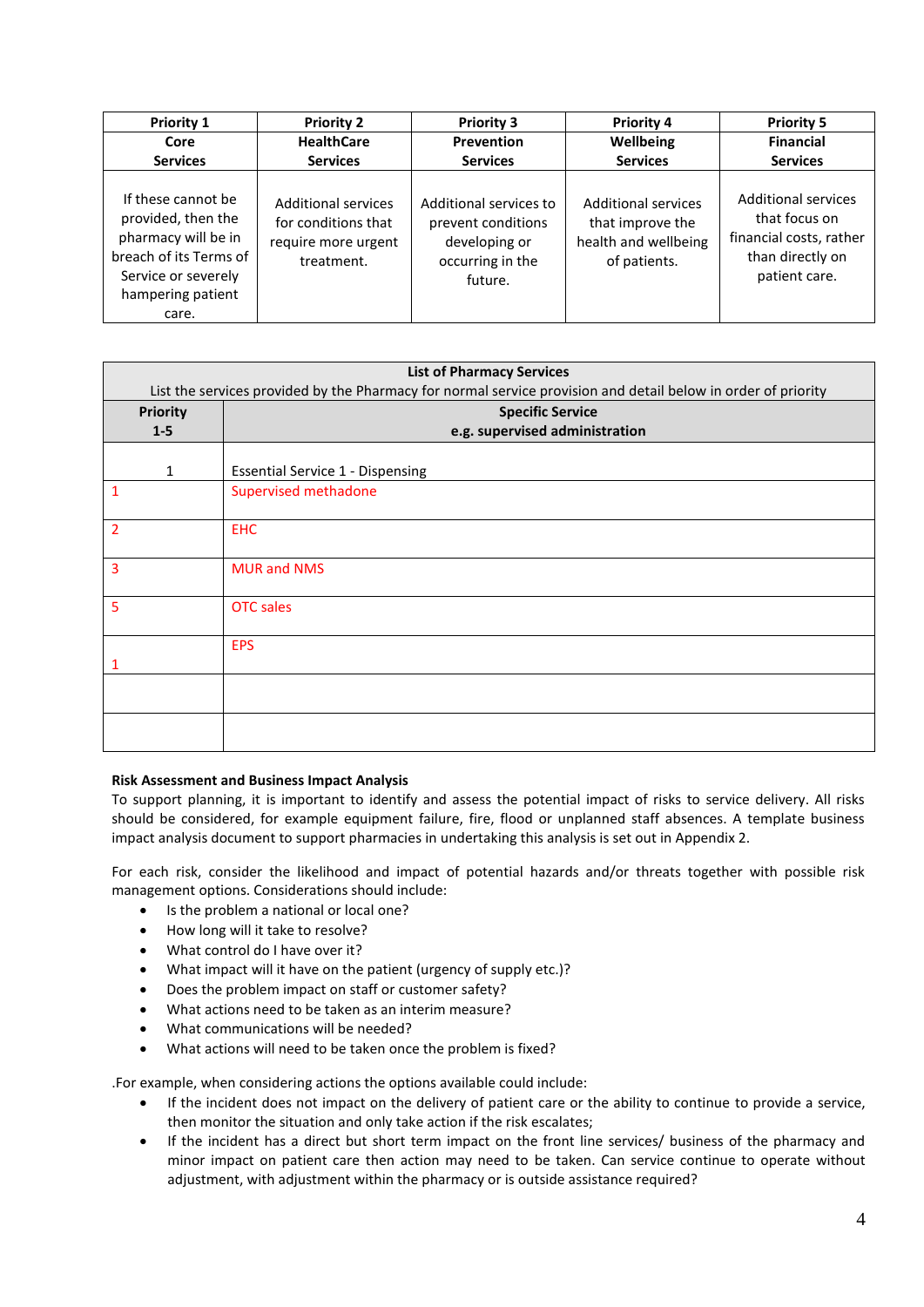- If the impact of the incident is such that pharmacy services are disrupted and have a major impact on patient care, the Superintendent Pharmacist will be responsible for assessing the capabilities of the pharmacy and possibly which services will be reduced or through mutual aid arrangements be diverted to other pharmacies by reference to the prioritisation section of this document;
- The withdrawal of Essential Services, with the agreement of the NHS England Area Team (AT), should only be proposed where the risk to patient safety outweighs the risk in providing the services; and
- Staff and customer safety and wellbeing in the pharmacy will also need to be taken into consideration.

All information processing must be fully compliant with existing Information Governance (IG) rules and legal obligations and the impact of some elements, such as critical information systems, data storage, loss of data, data back-up and recovery, will need to be considered for all risk scenarios along with critical response times and process recovery times. Current Service Level Agreements with suppliers should also be checked to make sure terms such as response times are adequate to meet your pharmacy's requirements.

#### **It is important that business continuity planning is done on an individual pharmacy basis to take into account local circumstances, for example when dealing with EPS failure the actions of a pharmacy which has the majority of its patients from one or two local GP surgeries will be different to those of a pharmacy in a city centre mainly dealing with commuters.**

#### **Reducing the Likelihood of a Disaster Occurring and Putting in Place Generic Recovery Strategies**

Once risks have been identified, it is important to document preventative measures that will reduce the likelihood of a disaster occurring and/or in the event of a disaster, those measures which will reduce the impact on the organisation and support service continuity. Generic strategies are set out below and an Emergency Contact List is available as Appendix 3.

#### **a) Loss of Main Pharmacy Building**

If the pharmacy building is uninhabitable for any reason e.g. fire or flood, the services may need to be provided in suitable alternative premises depending on recovery time. The NHS regulations governing the provision of pharmaceutical services allow for relocations that 'do not result in significant change to pharmaceutical services provision'. Any relocation requires approval by GPhC and NHS England AT.

The options available may include:

- using premises at the local Medical Centre;
- using premises locally that are currently unoccupied;
- hiring a Portakabin to be sited in the vicinity; or
- provision of alternative accommodation by owner/landlord.

**Set up portacabin on site, or in a local empty unit, commercial or residential unit, or in local medical centre.**

#### **b) Failure of IT Systems**

Should the IT system or any stand-alone computer fail, it will be necessary to change to a computer back-up system or a paper based back-up system to capture important information so this can be recorded onto the computer system retrospectively. Templates for recording information when the system is unavailable should be produced and kept in a designated place.

| Does the Pharmacy have an uninterrupted power supply?                                                    |                   |
|----------------------------------------------------------------------------------------------------------|-------------------|
| If Yes, how long will the alternative supply of power last in order to shut down the IT system manually? | 15 <sub>min</sub> |

#### *Dispensing Process*

➢ *Dispensing system*

If the dispensing system is not working, first check that:

- Other programs work;
- Internet and telephone connections work.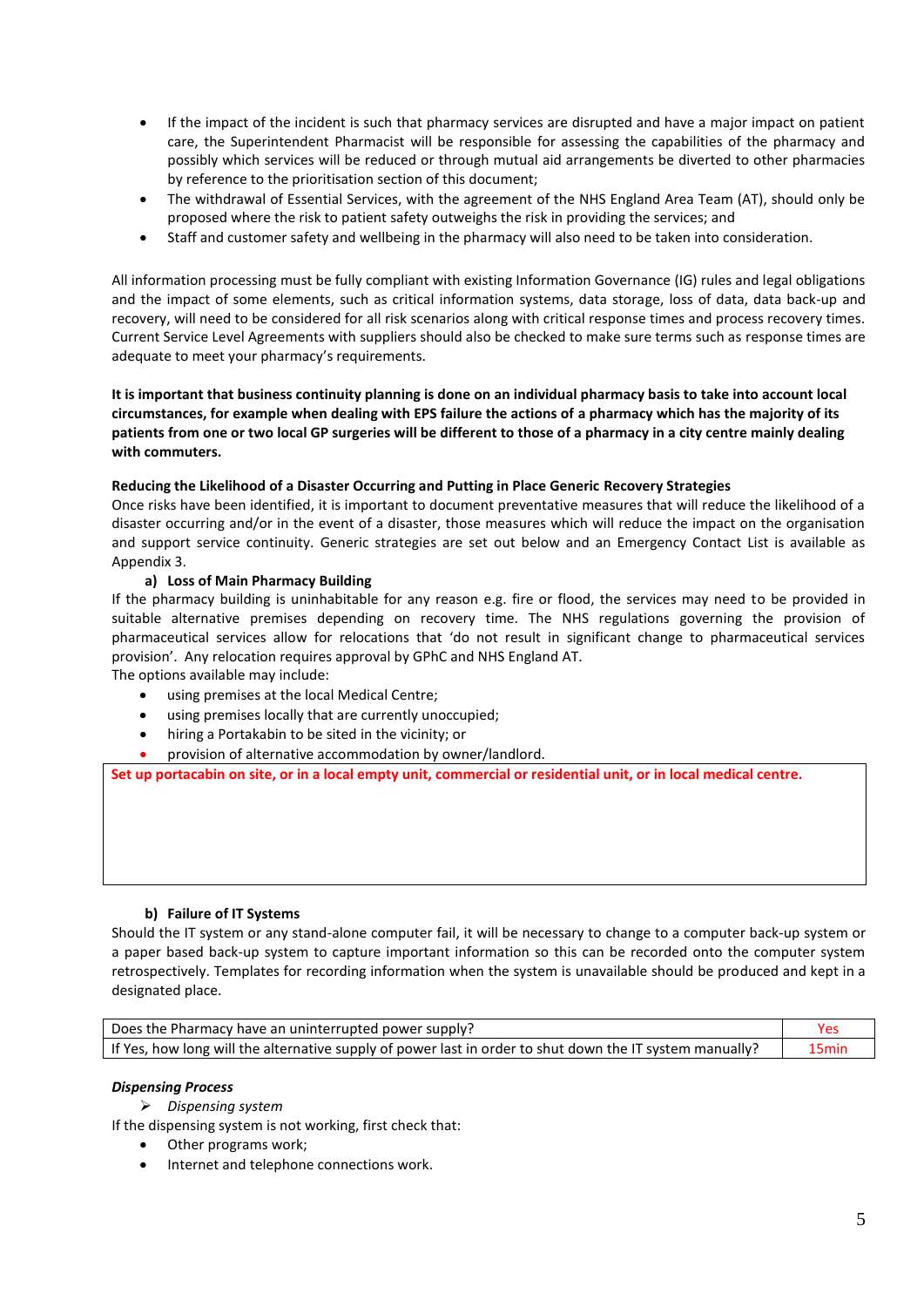If these are working, then contact the system supplier helpdesk (see Emergency Contact List – Appendix 3) and record the report incident number.

➢ *Patient Medication Record (PMR) only*

If the PMR System Server fails, the individual systems should move to stand-alone mode and the system supplier contacted (see Emergency Contact List – Appendix 3). Once restored, the records should be merged back to the server.

➢ *Dispensing Barcode Scanner*

- If the scanner is not working then:
	- Check the cable;
	- Try a different scanner if available;
	- Contact the system supplier helpdesk and record the report incident number.
	- In the interim, enter barcode(s) manually or enter patient demographics to do a simple Personal Demographic Service (PDS) trace to locate details and prescription.
	- ➢ *Label Printers*

If the label printer is not working then:

- Check the toner, cables and power;
- If available try a different printer;
- Call the system supplier helpdesk and record the report incident number.
- ➢ *Total Failure*

In the event of total failure, then:

- Labels will need to be typed or hand written if they cannot be printed. All cautionary labels still need to be produced and should be found by reference to the British National Formulary (BNF);
- Prescription forms should be retained separately and full details of the items dispensed annotated to facilitate recording of the dispensing onto PMRs retrospectively.

#### *Theft/Damage/Corruption/Failure of hardware or software*

If the pharmacy experiences theft of a computer or damage/corruption/failure of software, then the system supplier helpdesk and insurance broker should be contacted (see Emergency Contact List – Appendix 3) and incident numbers recorded. The number of computers the pharmacy operates and are affected and your supplier's support agreement will determine the impact on service delivery:

- If the pharmacy operates only on one computer, an immediate exchange or engineer visit should be arranged;
- Agreed buddying arrangements to share resources put into place previously (see j) mutual aid arrangements with others) could be used;
- A pharmacy operating on multiple PMR terminals should be able to create a working system with the assistance of the systems helpdesk.

#### *Sales Data/EPoS*

In the event of till or EPoS failure:

- Sales should be recorded in sufficient detail to be able to maintain stock records and provide a limited audit trail;
- Initiate a manual fall back system for payment;
- If a manual fall-back system is not supported by your Merchant, card sales will be declined and customers should be directed to the nearest cash point machine at coop or Tadworth

#### *Protection of Computers*

During periods of extreme hot weather ensure that computers are maintained at a temperature that will not cause overheating and subsequent failure. The Local Authority will issue heat warnings to pharmacies as part of their heat wave planning arrangements.

#### **c) Failure of Telecommunications/Broadband**

In all cases of telecommunications failure, actions should be taken to ensure that incoming calls can be received, such as redirecting calls to a mobile phone, preferably to one owned by the company.

- If the phone is not working but the broadband is, then the line is probably intact and the phone can be replaced with another and tested;
- If the cordless phone system is at fault or the electricity supply has failed, a telephone which requires no immediate external power source should be used;
- If an electricity fault is the cause, see failure of electricity supply below;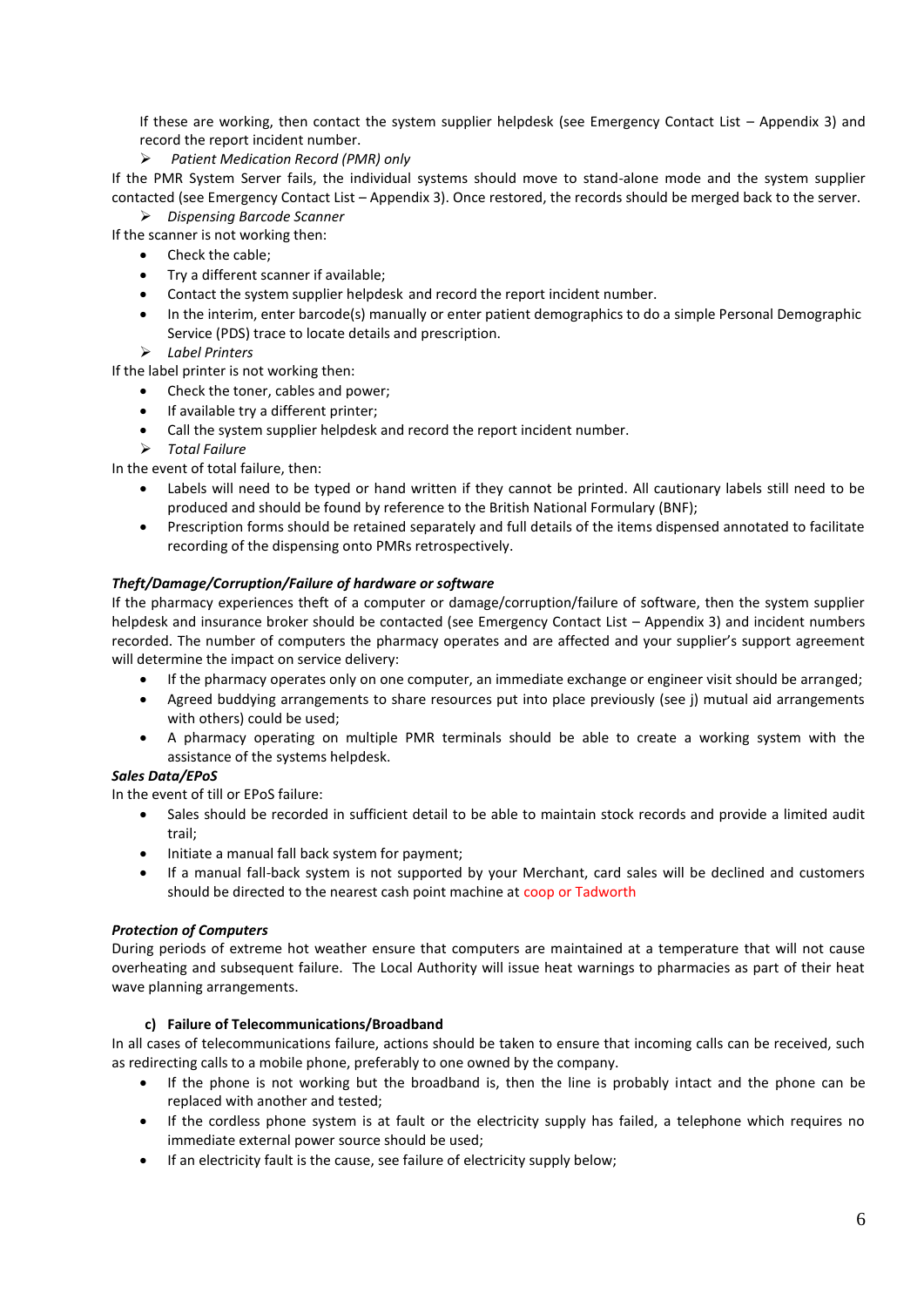- Any telephone or broadband fault should be immediately reported to the appropriate supplier (see Emergency Contact List – Appendix 3) and any incident report number recorded.
- Connectivity failures will need to be assessed in greater detail for impact on EPS; fall back options and 3G back-up will need consideration. Urgency of medicines supply should be assessed on an individual patient basis and fall back options may include –
	- $\triangleright$  Patient to return to the pharmacy at a later time;
	- $\triangleright$  Delivery of the prescription to the patient when the systems are back up and running;
	- $\triangleright$  Emergency supply at the request of the prescriber;
	- ➢ Paper FP10 prescriptions reprinted by arrangement with the GP surgery (in this case electronic prescriptions would also need to be cancelled to ensure no duplication); or
	- $\triangleright$  Referral to another pharmacy.

## **d) Failure of Electricity Supply**

If there is an isolated loss of power for an appliance e.g. computer then:

- Check the plug is securely in the socket;
- Try another appliance in the socket;
- Try another socket.

If there is a wider loss of power within the pharmacy then:

- Establish whether the power failure is on the supply side of your fuse box or within the Pharmacy by inspection of the trip switches on the main fuse box;
- If necessary reset any tripped switch. If the tripped switch does not reset immediately, do not continue to try to reset it;
- If the electrical fault is within the pharmacy contact your chosen electrician. (see Emergency Contact List Appendix 3);
- If the supply is still interrupted, report a fault to your supplier;

If the disruption to your power supply is going to prevent the pharmacy from safely carrying out its service obligations the AT should be advised. Options may include:

- Whether access to generators would be possible;
- If buddying arrangements could be put into place; or
- If relocation to an alternative site will be required to maintain the service.

Various other facilities will be disrupted by the loss of power and must be considered separately, and the relevant plan should be followed:

• *Lighting*

If daylight is sufficient to work by, service may continue without interruption. If not, then temporary lighting may be considered and can be obtained , eg candles, led portable lights in store room.

- *IT/ Telephones/Broadband*
- See previous section.
- *Fax Machine*

Urgent faxes may be redirected to *Markand pharmacy01189472464 or Chanson Pharmacy 01708552778*

• *Heating* 

If heating loss occurs that will affect staff comfort or product stability, assess the risk and use gas or oil heaters. If necessary obtain portable heater fans from V patel/ Argos

• *Clinical refrigerators* 

If failure is for a significant period and is likely to be detrimental to the contents, these should be checked and any temperature critical drugs relocated to other appropriate storage *, spare fridge in storage area or staff fridge* Minimise the need to open the refrigerator whilst the power is off in order to try and maintain the internal temperature. The NPA Information Department can provide information on the stability of medicines stored outside recommended temperatures for various periods.

• *Alarm system/CCTV*

Any systems failures should be reported immediately to the supplier (see Emergency Contact List – Appendix 3) for advice/resetting to prevent a security breach.

• *Diagnostic Equipment*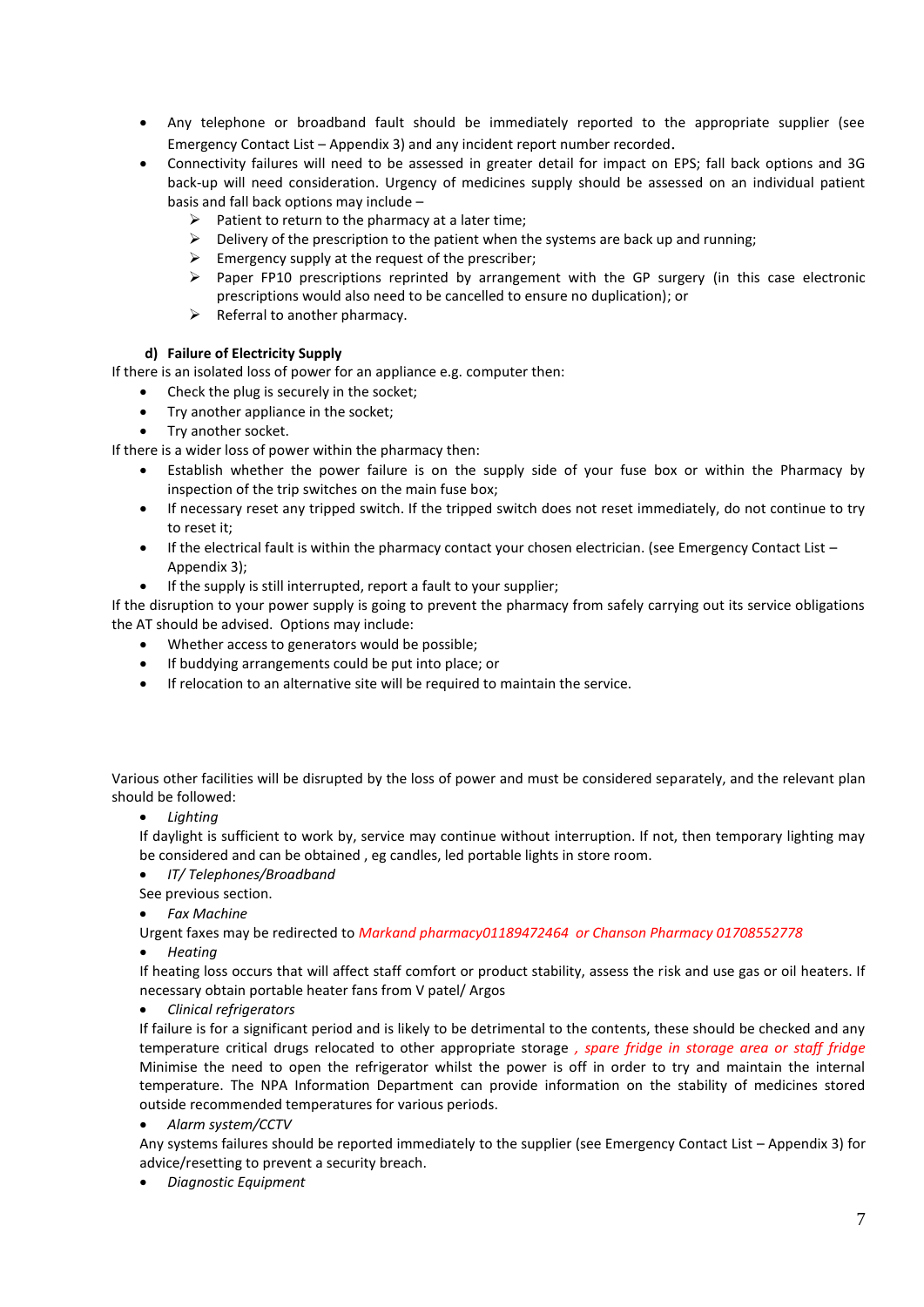If equipment is dependent on mains electricity, consider under prioritisation of services. If the equipment has internal rechargeable batteries ensure charging periods are known.

## **e) Failure of EPS**

The pharmacy will need to consider the external risks and actions required in the event of the failure of the GP IT system, N3 connectivity or where there are problems identified at the aggregator or Spine. Pharmacies can sign up at <http://systems.hscic.gov.uk/eps/contacts/signup> and <http://systems.hscic.gov.uk/eps/library/alertform.doc> for information and to receive SMS or email alerts should the national system be unavailable. These problems are outside the control of the pharmacy, but working closely with GP surgeries will minimise disruption and it may be necessary to contact patients and plan for late deliveries.

In the event of failure of the pharmacy IT system, broadband or electricity supply the pharmacy should:

- Ring their system supplier helpdesk (see Emergency Contact List Appendix 3), advise them of their internet connection status and record the report incident number so the pharmacy can track the issue;
- Record the name of the person dealing with the issue and ask for an estimated time to resolve it. This will enable you to decide what action to take. For EPS, short term is 1-4 hours, medium term is 2-24 hours and long term over 24 hours;
- Any unresolved issues will be reported by your system supplier to the National Service Desk. Ensure you understand the escalation route;
- Keep a specific log of issues raised;
- Establish whether the medicines supply is urgent or whether the patient could call back at a later time;
- Consider delivery of prescriptions to the patient when systems back up and running;
- Phone the GP Practice and request that they can print paper FP10 hand signed prescriptions for any previously downloaded prescriptions locked in the pharmacy system. These could either be collected from the GP Practice on behalf of the patient or you could request the GP surgery to fax the FP10 prescription to the pharmacy if collection is not feasible. This option should only be considered if the problem cannot be resolved quickly, e.g. within one hour;
- Ask the patient to return to prescriber to obtain paper FP10 prescriptions.
- Depending on the resolution timescale the pharmacy may wish to put into effect previously agreed supply arrangements made with the GP practice e.g. initiation of emergency supply at the request of the prescriber (which could be by token), or pharmacy buddying arrangements if the problem is local; and
- Depending on the status of the prescription, advise the patient to use an alternative EPS Release 2 enabled dispensing contractor if they have a prescription token.

Additional EPS considerations should include planning for failure of Smartcards, Smartcard readers, and printers: *Smartcard or Smartcard readers*

If the Smartcard or Smartcard reader fails the options include:

- If available, ask another person to try their Smartcard, or use the fallback Smartcard from your Emergency Pack (p12);
- Try your Smartcard in a different reader if available;
- Refer to the Smartcard Self Service Portal to reset, renew, or unlock passcodes [\(https://portal.national.ncrs.nhs.uk/portal\)](https://portal.national.ncrs.nhs.uk/portal);
- If still failing then call your system supplier (or relevant) helpdesk (see Emergency Contact List Appendix 3) and record the incident number;
- Examine common issues which may result in a damaged Smartcard reader, and make suitable changes to current practices within the dispensary for example ensuring liquids are kept away from keyboards, Smartcard readers and other equipment; and
- Pre-check what would happen if your card failed and you couldn't contact the helpdesk.

## *Printers*

If the printer/dispensing token printer is not working then:

- Check the toner, cables and power;
- If available try a different printer (second printer or borrowed through previously agreed arrangements);
- Call the system supplier helpdesk and record the incident number;
- Exemption declarations should be captured and options to considered, dependent on individual pharmacy circumstances, include:
	- $\triangleright$  Signing a printed prescription token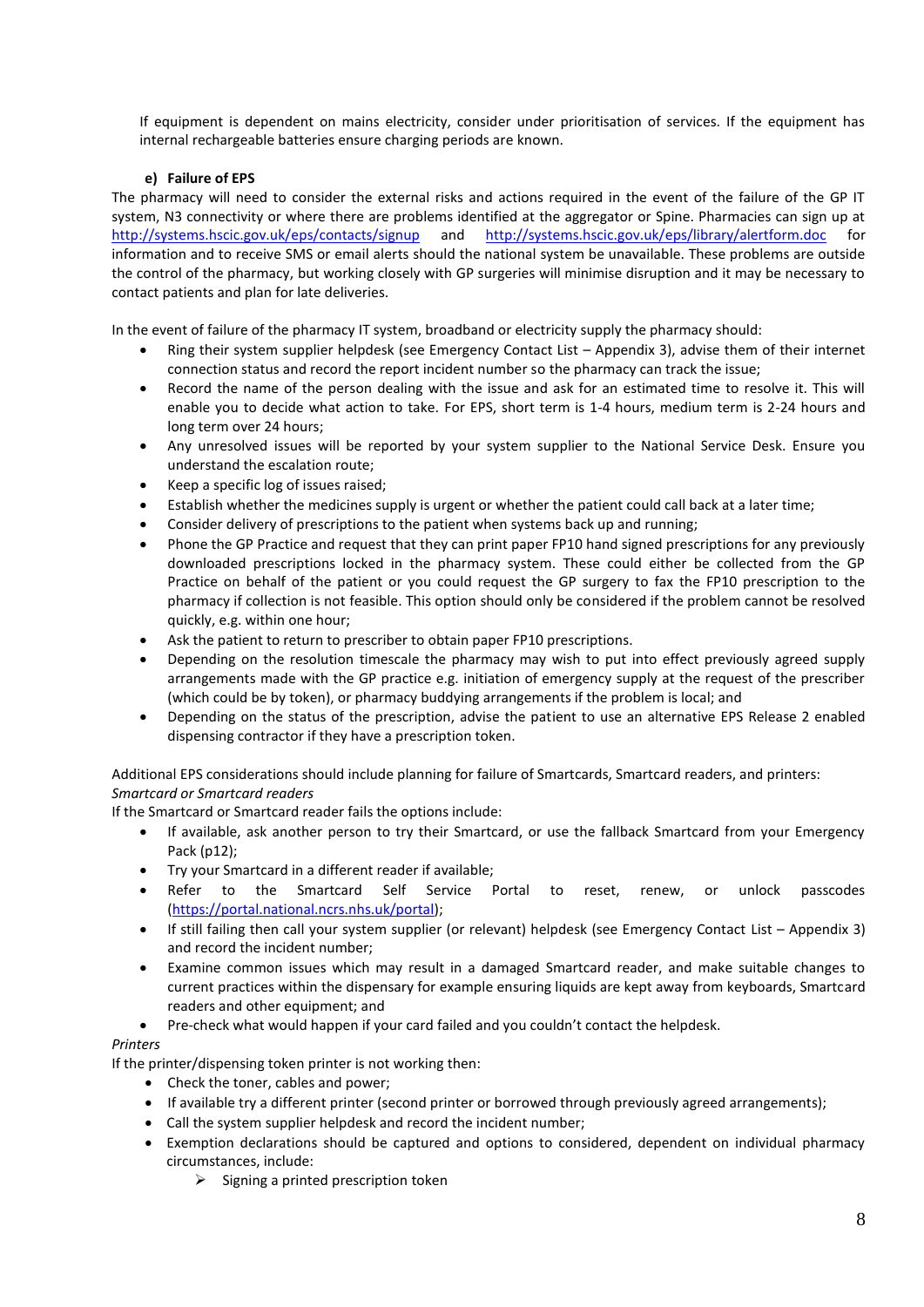- ➢ Signing a handwritten blank dispensing token or one with relevant labels attached;
- $\triangleright$  Recording the patient's exemption details, print the dispensing token later and sign the token on behalf of the patient once it has been printed.

Pharmacies should ensure as preventative measures that they have enough toner, paper and dispensing tokens to avoid running out. Setting up a reminder to re-order when running low, and arrangements to borrow from another pharmacy, or GP surgery in an emergency should be considered.

#### **f) Failure of Gas supply**

Turn off the gas shut off valve (see Emergency Response Guidance p12) and contact your gas supplier to report the failure and obtain an estimated time for repair to assist with planning.

If heating loss occurs, assess the risk and obtain electric or oil heaters if necessary from *storage area or staff area or V Patel*

#### **g) Failure of Water supply**

This may be an individual or wider problem.

Local - In the event of a leakage within the pharmacy,

- Attempt to turn off water flow at the internal shut off valve or alternatively at the external mains stopcock, if possible.
- Contact your local plumber for internal plumbing emergencies,

Wider - if the failure is due to external factors contact your supplier to get a report of the problem and estimated repair completion time (see Emergency Contact List – Appendix 3).

Assess the impact of the failure on the premises and services by considering:

- *Toilets*
- Consider use of local public convenience toilets or "buddy" with a neighbouring business.
- *Hand Hygiene*

Use hand cleansing gels that do not require water as an alternative to soap.

• *Drinking water* 

Use bottled water or the water in the water cooler (if available) and ensure that sufficient supplies are ordered for the expected period of supply failure, or obtain and use further bottled water.

• *Reconstitution of medicines* See drinking water.

#### **h) Fuel Shortages**

All pharmacies are dependent on fuel and, in the event of a national or local supply disruption, pharmacies will need to consider the impact on service delivery and how they can ensure effective use of what may be limited fuel supplies. The National Emergency Plan (Fuel) (NEP-F) is very much an option of last resort and the first line of defence is for all organisations' business continuity planning to consider what can be done to cut down on fuel usage. Each area will have a fuel crisis contingency plan, which will be integrated with the multi-agency plans. In a severe fuel shortage, designated filling stations will be allocated fuel for defined critical functions. These include pharmacy home delivery of medicines, but not travelling to and from work. The ability to maintain services may be affected by:

- staff unable to travel to the pharmacy
- staff unable to carry out services such as the delivery of medicines, home visits,
- Suppliers unable to make deliveries

Options to consider include:

*Staff (see j)*

- How do staff travel to work? If staff live near to the pharmacy then the impact is low, as they will be able to walk to work, but if most staff live a distance away, then alternative transport or car sharing may be possible;
- Allow staff time to obtain fuel. NEP-F has a maximum purchase scheme allowing a set numbers of litres per visit to ensure motorists have access to some fuel; and
- Is working from home or staying temporarily nearer the pharmacy possible?

*Deliveries*

As an initial action consider making home deliveries only to those with clinical need and using the most efficient routes.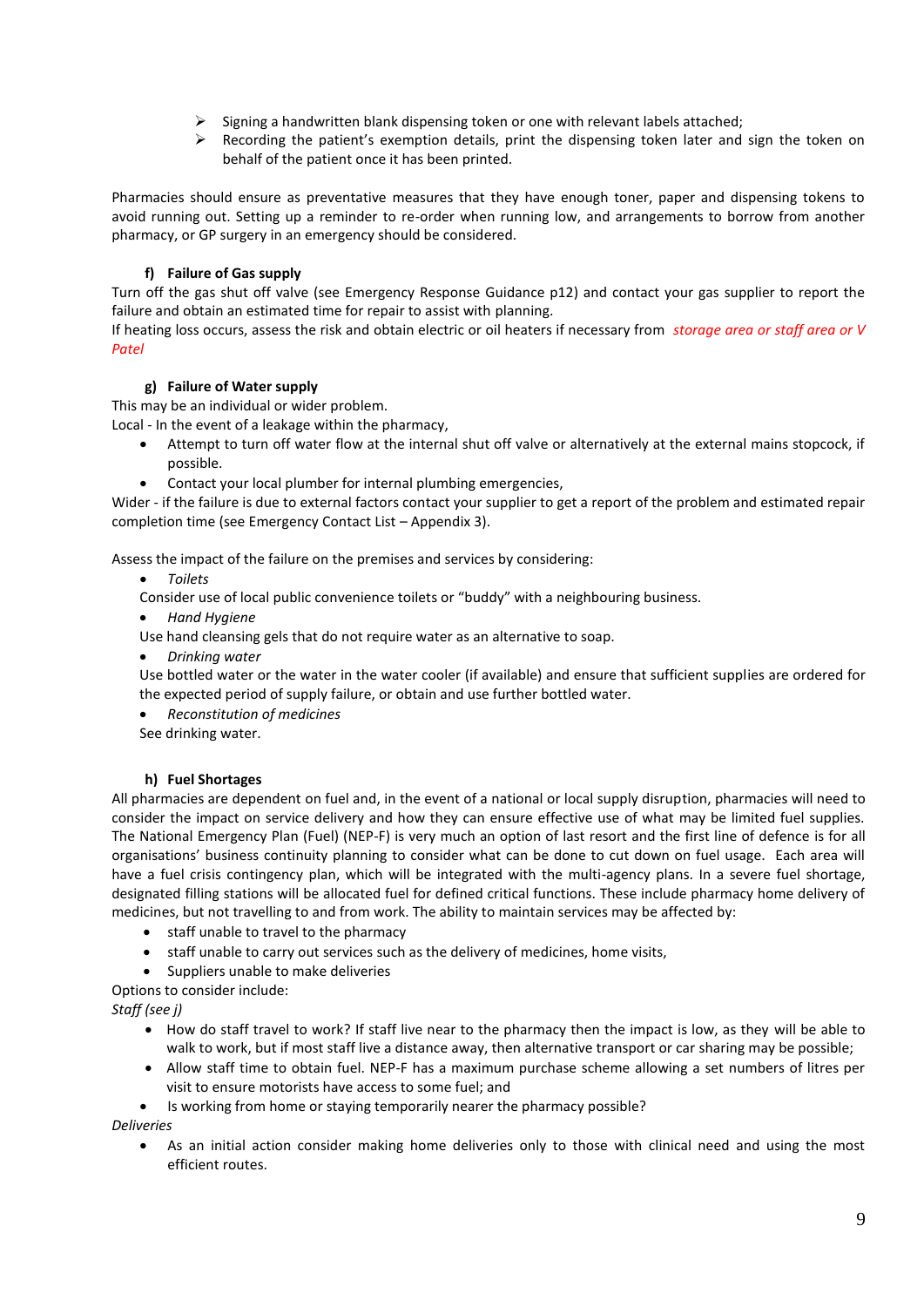• If the shortage becomes more severe, check that the pharmacy vehicles display an NHS logo and the 'Providing NHS services' descriptor line (used in line with the NHS identity guidelines for community pharmacy - [www.nhsidentity.nhs.uk/\)](http://www.nhsidentity.nhs.uk/). If not they will require a temporary logo so that they are entitled to use designated filling stations to obtain fuel for delivery services. The arrangements for obtaining fuel supplies in these circumstances will be negotiated by the LPC with the AT and communicated by the AT. Act as soon as communication is received.

#### *Disruption of supplies (see k)*

All suppliers/wholesales should have their own business continuity plans in place, to ensure supplies can continue to be made. Suppliers such as wholesalers and manufacturers may have to limit deliveries but will communicate arrangements with their customers

- Local fuel supply disruption may result in limited supply e.g. once a day delivery; and
- If NEP-F is triggered, the commercial scheme prioritises diesel supply to commercial filling stations to support the continuation of critical supply chains.

#### **i) Loss of Security**

Pharmacies are protected by alarms and CCTV may also be installed. All systems should be regularly serviced and procedures should be in place in the event of a fire, break in or incident such as window breakage which may result in loss of security.

#### **j) Staff Shortages**

There may be occasions when individual staff members may be incapacitated for a variety of reasons. Their absence will have a variable effect depending on the role they play. In some cases these roles can be covered by other staff by ensuring that knowledge and skills are shared between groups of staff. Other roles may be highly specialised and cover will need more thought and planning especially if a service depends on that person alone.

There may also be a scenario when several members of staff are all incapacitated at the same time such as during a pandemic or during severe adverse weather conditions.

The Superintendent Pharmacist is responsible for assessing the impact on the business of the pharmacy and the contingency to be employed to maintain continuity of service.

Options for consideration include:

- If the absence of staff for a short period does not have a significant impact on the business of the pharmacy monitor the situation only;
- If the absence of staff will have direct impact on the front line services/ business of the pharmacy divert workload to or between other staff that are capable of covering;
- If the absence of staff will have a direct impact on the front line services/ business where there is no other employee who is able to cover the role(s). Seek appropriate alternative staff to cover, e.g. from other pharmacies;
- If the impact of one or a number of staff being incapacitated is such that the pharmacy is unable to continue services, the Superintendent Pharmacist will be responsible for assessing the capabilities of the pharmacy and possibly which services will be reduced or through mutual aid arrangements be diverted to other pharmacies by reference to the prioritisation section of this document. If there is any reduction in patient services the AT should be informed; and
- The withdrawal of Essential Services, with the agreement of the AT, should only be proposed where the risk to patient safety outweighs the risk in providing the services.

#### **k) Mutual Aid Arrangements with others**

You may wish to discuss your plan with local pharmacies, GP practices or other retailers to explore the opportunity of sharing resources in the event of an emergency including the failure of EPS. Arrangements can be recorded below: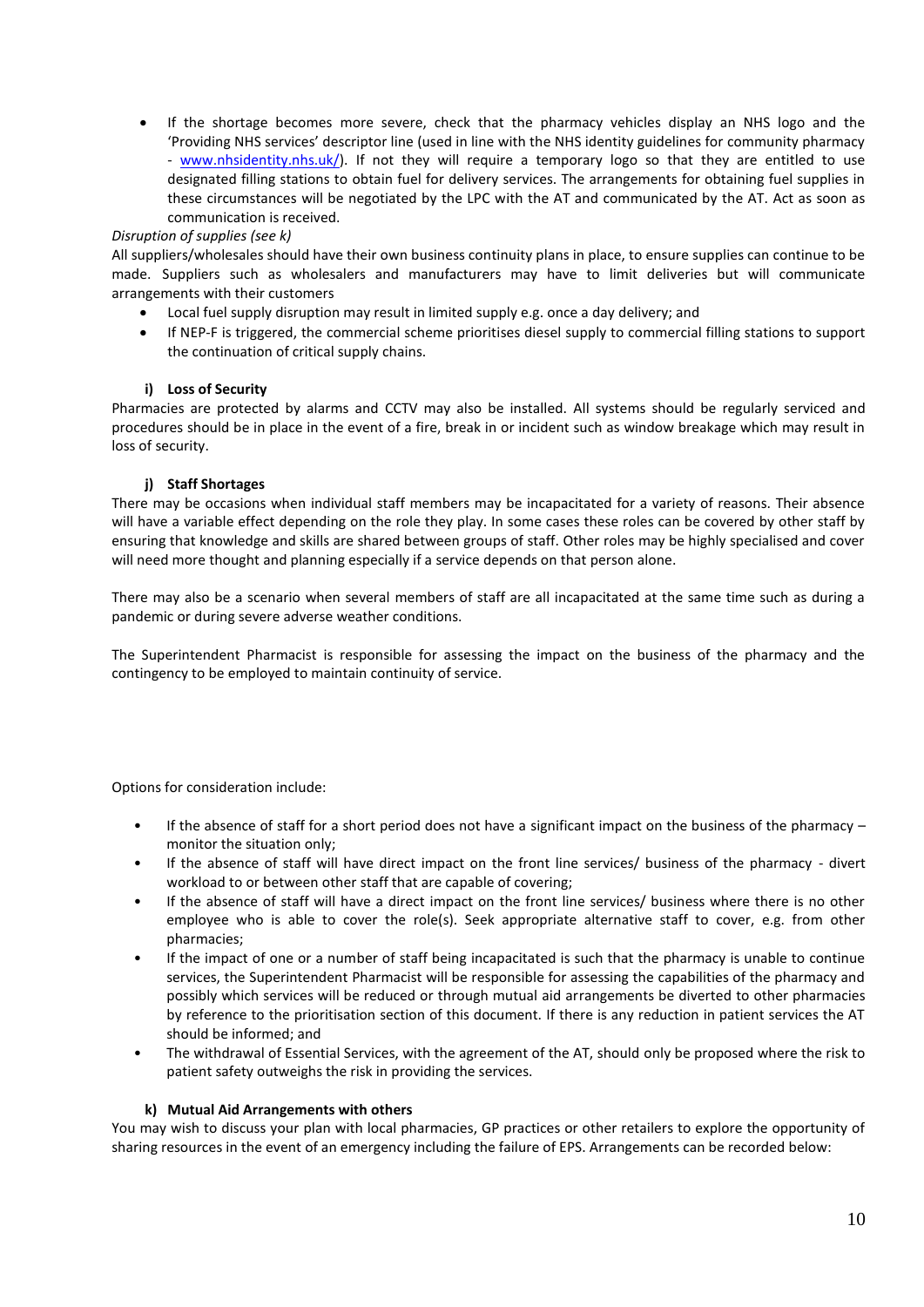| <b>Mutual aid available</b>                             | Organisation                                    | <b>Contacts</b>                                 |
|---------------------------------------------------------|-------------------------------------------------|-------------------------------------------------|
| e.g. Printer and accessories                            | <b>GP Practice (next door)</b>                  | Practice manager Tel. No. xxxx                  |
| printer, staff, low<br>System,<br>stocks, methadone, cd | Local pharmacy, day Lewis or<br><b>Jubichem</b> | Day lewis-01737 813130<br>Jubichem 01737 813131 |
|                                                         |                                                 |                                                 |

#### **l) Disruption to Supplies**

During a major emergency there may be interruptions in the supply of stock, consumables and equipment required by the pharmacy. This may be a primary cause of an incident, e.g. a supplier factory fire, or disruption to the transport network such as in a fuel crisis. In such an event, the pharmacist in charge will be responsible for assessing the impact on the business of the pharmacy. If there is a need to obtain supplies from another source the options are:

- mutual aid from another pharmacy;
- from the hospital pharmacy network co-ordinated by the relevant Primary Care Organisation (PCO) caution should be exercised as a percentage on-cost may not be reimbursed by the NHS;
- contact alternative suppliers or direct from the manufacturer or agent; and
- National arrangements e.g. supply of antivirals in a pandemic.

| <b>Pharmacy Specific Information</b><br>List key supplies critical to providing the service |                        |                                                                                    |
|---------------------------------------------------------------------------------------------|------------------------|------------------------------------------------------------------------------------|
| Equipment/Supplies                                                                          | <b>Supplier</b>        | Recovery/Replacement options or<br>arrangements in place                           |
| medicines                                                                                   | Alliance               | Contact manufactures or other local<br>Pharmacy with AAH account                   |
| Surgical items                                                                              | <b>NWO<sub>S</sub></b> | Ostomed or from local pharmacy<br>with other account or direct from<br>manufacture |
|                                                                                             |                        |                                                                                    |

#### **Roles and responsibilities**

It is important that there is a clearly identified individual or team responsible for business continuity management and that this role is included in the organisational structure of the business. An Accountable Emergency Officer for each provider of NHS care should be identified and it is the contractor's responsibility to ensure business continuity plans are in place. For community pharmacies, the Superintendent Pharmacist has overall responsibility for ensuring that the business continuity plan and its contents are developed, regularly maintained, updated and tested to provide assurance regarding the pharmacy's readiness and resilience to respond to any unexpected disruption event that requires the plan to be activated. It is essential that all pharmacy staff are aware of any responsibilities allocated to them, the contents of the plan and what actions are involved. Specific training for staff may be required to enable them to fulfil their responsibilities in an emergency situation.

#### **Emergency pack**

One of the most useful actions to cope with an incident is to prepare an emergency pack in advance which will assist in implementation of your plans. The emergency pack should include the essential items listed below. All these items should be stored in a waterproof and easily identifiable bag. The pack should be stored in a convenient place accessible to all the members of your pharmacy team. An additional emergency pack should be retained off site by a known 'key' individual in case it is not possible to access the pharmacy. Items should be checked regularly, kept up to date and in working order.

#### The emergency pack should contain: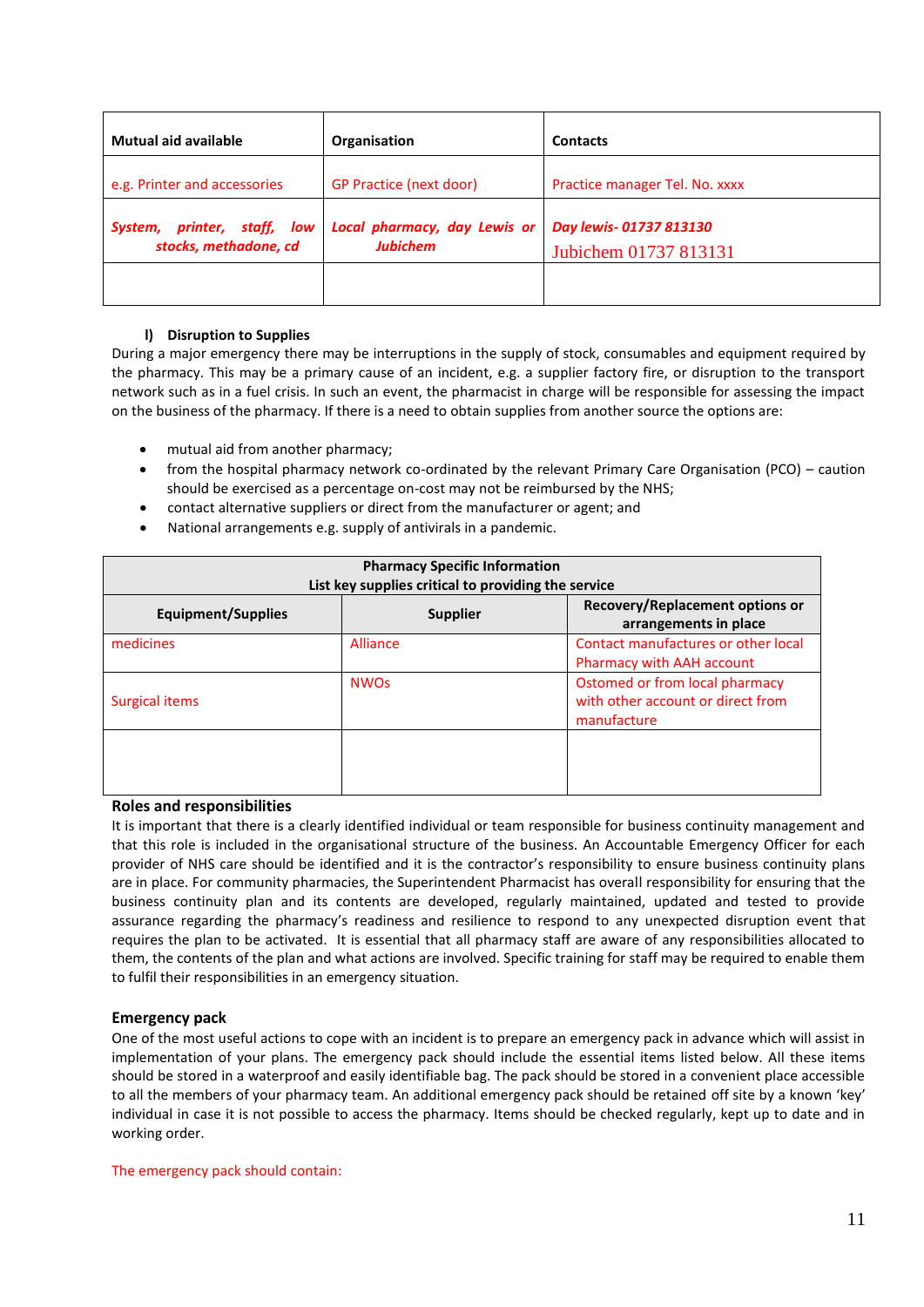- Copy of your business continuity plan this will contain all necessary emergency contact details; for example:
	- ➢ List of employees with contact details and next of kin information;
	- ➢ Anna Ranscic 07986704639
	- ➢ V Patel 07919510964
	- ➢
	- ➢ Contact details of IT providers;-RX systems 019923 474600
	- ➢
	- ➢ Contact details for pharmacy equipment providers and suppliers of stock; Alliance -0208 739 1481
	- ➢ Contact details for all utility suppliers; Sutton water- 01737 772000 , Eon ,npower,Sp see web,
	- $\triangleright$  Contact details for local emergency tradesmen e.g. glazier-08000518554, plumber-Mr b webber 8147473,Griffiths 812615, Maxwell, 812248, locksmith;01372889161,01737360512

## Contact details for your insurance company;NPA**01727 858687**

- ➢
- ➢ Contact details for local GP surgeries heathcote 360202 tf 377220 and other community pharmacies dl 813130, jub 813131, Madison 354963 victoria 357473

; and

- $\triangleright$  Contact details for NHS and other commissioners e.g. LATs, CCGs  $01372$  201500, and Local Authorities.surry 0300 200 1001 RB 01737 276000
- Site plan of the building including gas- none, in consultaion room 1, electricity at front and water inconsulation room 1shut off points, fire escapes- at rear , sprinklers and other safety equipment;
- Hi visibility vests;
- Spare keys/security codes;
- First aid kit;
- Torch and spare batteries;
- Pens and paper (ideally to include some headed paper) and marker pens; and
- Spare self service fallback Smartcard.

The additional items listed below should also be considered:

- Dust masks and protective gloves;
- Disposable camera;
- Mobile telephone (charged and with credit); and
- Cash or credit card for emergency expenditure.

#### **Emergency Response Guidance**

| <b>Pharmacy Specific Information</b>                                |  |  |
|---------------------------------------------------------------------|--|--|
| The emergency pack/ torch is stored: $\vert$ In dispensary          |  |  |
| The mains switch and fuse box are located: <b>Front of pharmacy</b> |  |  |
| The stopcock is located: $\vert \cdot \vert$ in dispendary          |  |  |
| The main gas supply switch is located:                              |  |  |

#### **Fire and/or Explosion**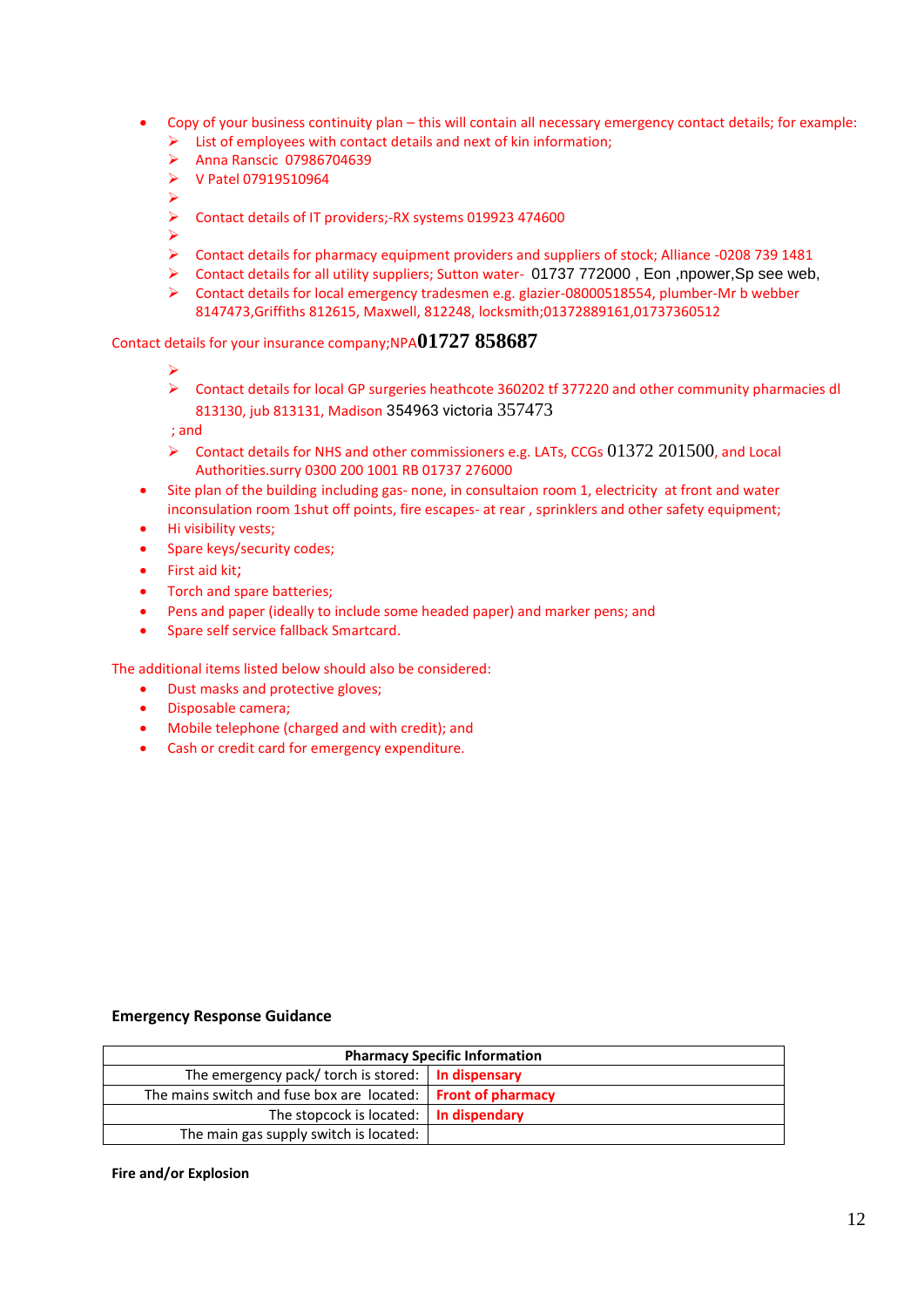- 1. Every business must carry out a fire risk assessment and adopt policies that satisfy health and safety legislation. All pharmacies should therefore already have a fire planning and action procedure that should be followed in the event of a fire.
- 2. If you discover a fire immediately raise the alarm by breaking the glass of the nearest fire alarm call point.
- 3. If safe to do so, try to extinguish the fire using the nearest appropriate type of fire extinguisher DO NOT TAKE PERSONAL RISKS OR PUT YOUR OWN OR OTHER PEOPLE'S LIVES IN DANGER.
- 4. Call 999 clearly stating the full address and the type of emergency, if the fire alarm does not automatically notify the fire service.
- 5. At all times, be prepared to evacuate the building in accordance with the local Fire Alarm procedures, ensuring that all customers are assisted via the identified fire exits and all persons congregate at the designated assembly point.

#### **Gas Leak**

- 1. DO NOT ACTIVATE OR SWITCH OFF ANY ELECTRICAL CONTROLS IN THE VICINITY OF THE SUSPECTED GAS LEAK.
- 2. Do not enter the area of the suspected leak. Leave the immediate vicinity and request colleagues to do the same.
- 3. Switch off power supply into the affected area at a mains switch, if safe and feasible.
- 4. Shut off gas supply, if safe and feasible.

#### **Bomb Threat**

- 1. On receiving a bomb threat telephone call, try to glean as much information from the caller as possible, taking written notes.
- 2. If possible, get a colleague to notify the Police whilst you are talking.
- 3. No attempt should be made to find a bomb.
- 4. Once Police/Emergency Services are on site agree a plan of action i.e. evacuation of building if Police deem desirable and practical or building search.

#### **Suspicious Packages and/or Letters**

- 1. If a letter or a package is discovered that appears suspicious (see list below), alert the Police.
	- Grease marks on the envelope or wrapping
	- Unusual odour (marzipan, machine oil)
	- Visible wiring or tin foil, especially if package is damaged
	- Envelope or packet may feel very heavy for its size
	- Delivered by hand from an unknown source or incorrectly addressed
	- Posted from an unexpected/unusual place
	- Excessively or poorly wrapped or too many stamps for the weight of the package
	- Poor handwriting, spelling or typing
	- The suspicious package should not be touched or moved.
- 2. Leave the immediate vicinity and request colleagues to do the same.
- 3. Ensure no-one enters the area until the Police have arrived.
- 4. Anyone who may have handled the package should wash hands and exposed skin with soap and water.
- 5. Be prepared to evacuate the building in accordance with the Fire Alarm procedures, as instructed by the Police.

#### **Flood**

- 1.The pharmacy should be aware of the planning done at regional resilience forum level as part of a co-ordinated response to widespread flooding and where their services fit into the overall plan.
- 2. Risk assessment for individual premise flooding will be required e.g. is the pharmacy on a flood plain?
- 3. Other flood issues may be covered under loss of main building/electricity etc.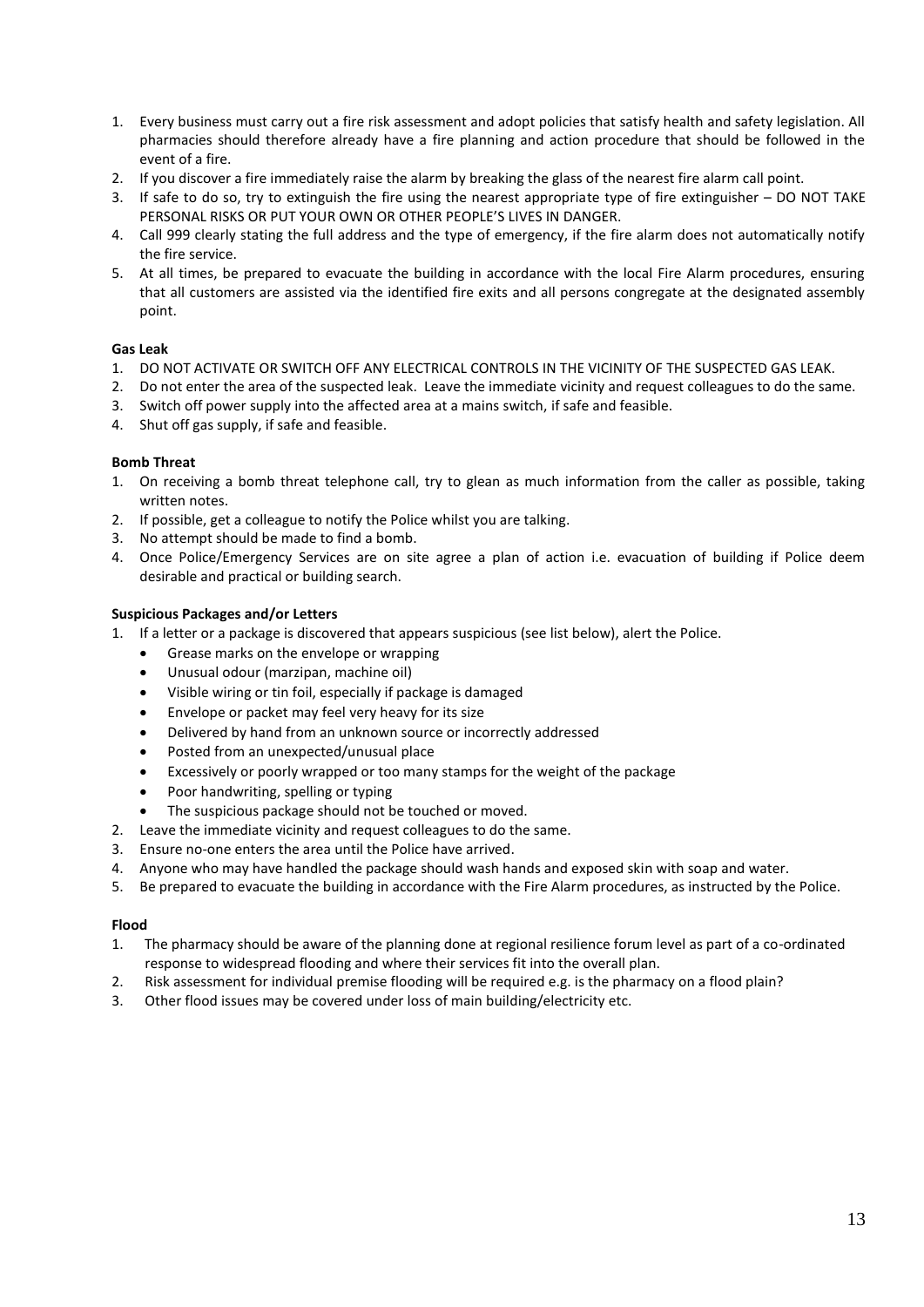#### **Plan Activation and Business Recovery**

#### **Incident Alert**

In the event that any member of staff becomes aware of a disruption event that might affect normal service delivery they should:

- Ensure any relevant emergency procedures are followed, e.g. building evacuation;
- Gather as much information as is quickly available and develop a situation report; and
- Ensure that the Responsible Pharmacist is notified and provided with a situation report, so that relevant action, if any, can be taken and the Superintendent pharmacist informed if necessary.

#### **Incident Assessment**

The Responsible Pharmacist will:

- Assess the context of the disruption incident based on the most up to date information available and determine if the severity of the impact requires activation of the Business Continuity Plan, or whether the impact can be managed as business as normal;
- Liaise with the Superintendent Pharmacist and agree actions to adjust service delivery where the context make this necessary;
- Manage internal and external communications; and
- Liaise with the local Emergency Planning Officer/Local Resilience Forum in the event of a declared major emergency.

#### **Activation of the Plan**

The Superintendent Pharmacist will confirm if the plan needs to be activated. If it does, then the person allocated responsibility for activating the plan (see Emergency Contact List – Appendix 3) will then be informed and the plan activated. Based on the context of the disruption incident they will also undertake the following tasks as part of ongoing management of the disruption:

- Monitor progress and determine problem areas;
- Readjust priorities, resources and staffing;
- Conduct debriefing sessions;
- Use the Recovery Checklists and Decision Log (Appendices 4 and 5) to manage and maintain a record of decisions and actions taken as part of the recovery; and
- Provide reports to the local Emergency Planning Officer/Local Resilience Forum in the event of a major emergency.

#### **Staff Communication**

The template shown as part of the Emergency Contact List (Appendix 3) must be maintained to ensure that all pharmacy staff can be contacted by the Superintendent Pharmacist or a nominated individual and instructed on where they need to be, what they need to do in the event of a service disruption and the activation of the business continuity plan, and allocated roles and responsibilities.

#### **Customer Communication**

In the event that business interruption event is so severe that alternative arrangements for the provision of care need to be communicated to the customers of the Pharmacy, this should be done in collaboration with the AT. In the event that support from the AT is required in publicising the alternative arrangements, the Responsible Pharmacist or Senior Member of Staff will make contact with the Community Pharmacy Contracts Lead at the earliest opportunity to allow sufficient time to communicate changes to patients. A template is provided to capture key customers as part of the Emergency Contact List (Appendix 3).

It is important to keep patients informed of the situation during any period of business interruption; the aim of the pharmacy will be to reassure the customers with regular updates on the progress made in returning to normality and patients will need to be informed about the buddying arrangements if these are put into effect.

#### **GP Communication**

If the pharmacy works closely with one or more GP surgeries in the local area then the practice(s) should be informed if the incident is severe enough to disrupt business e.g. EPS failure.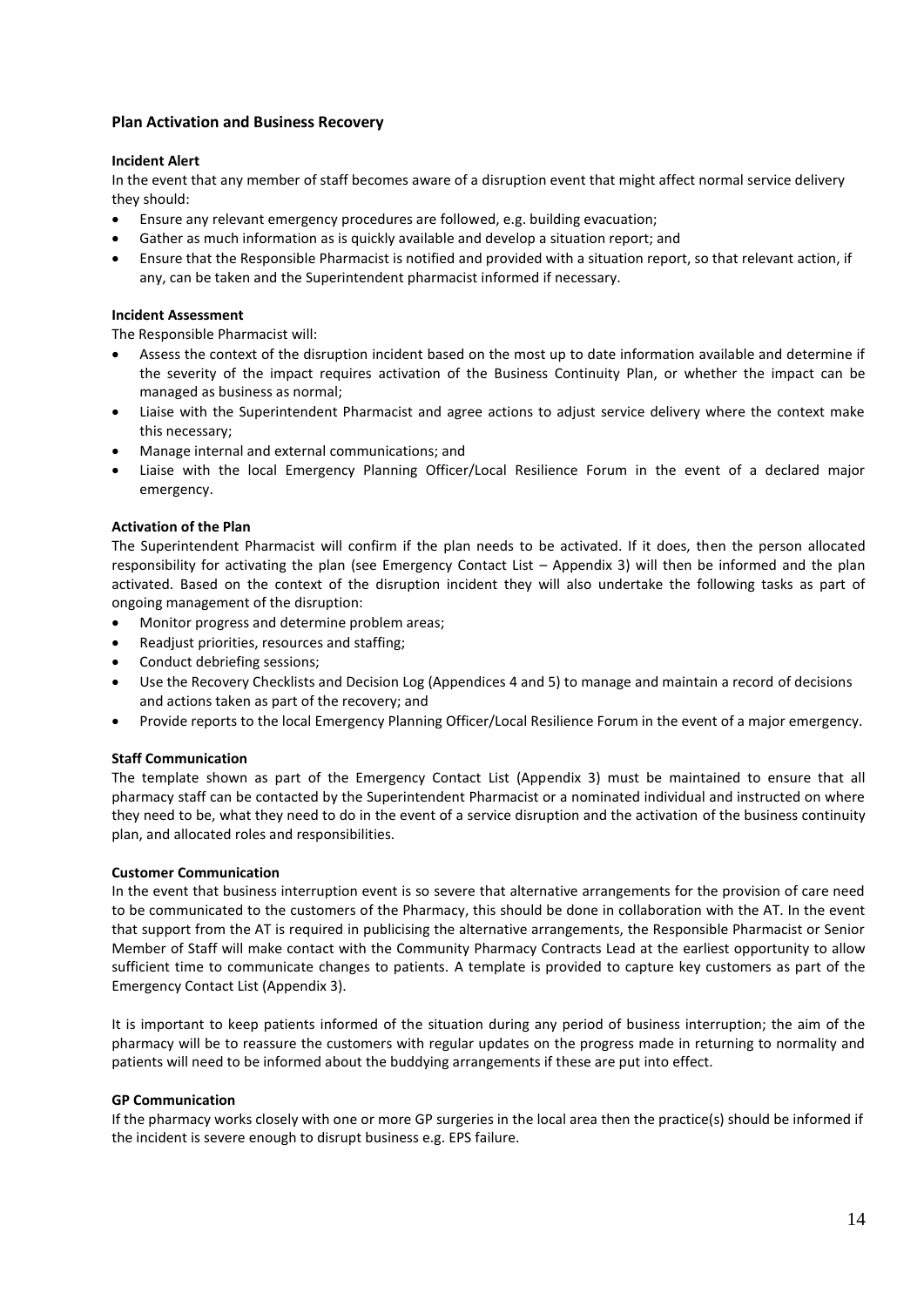**Incident Alert, Assessment and Plan Activation**

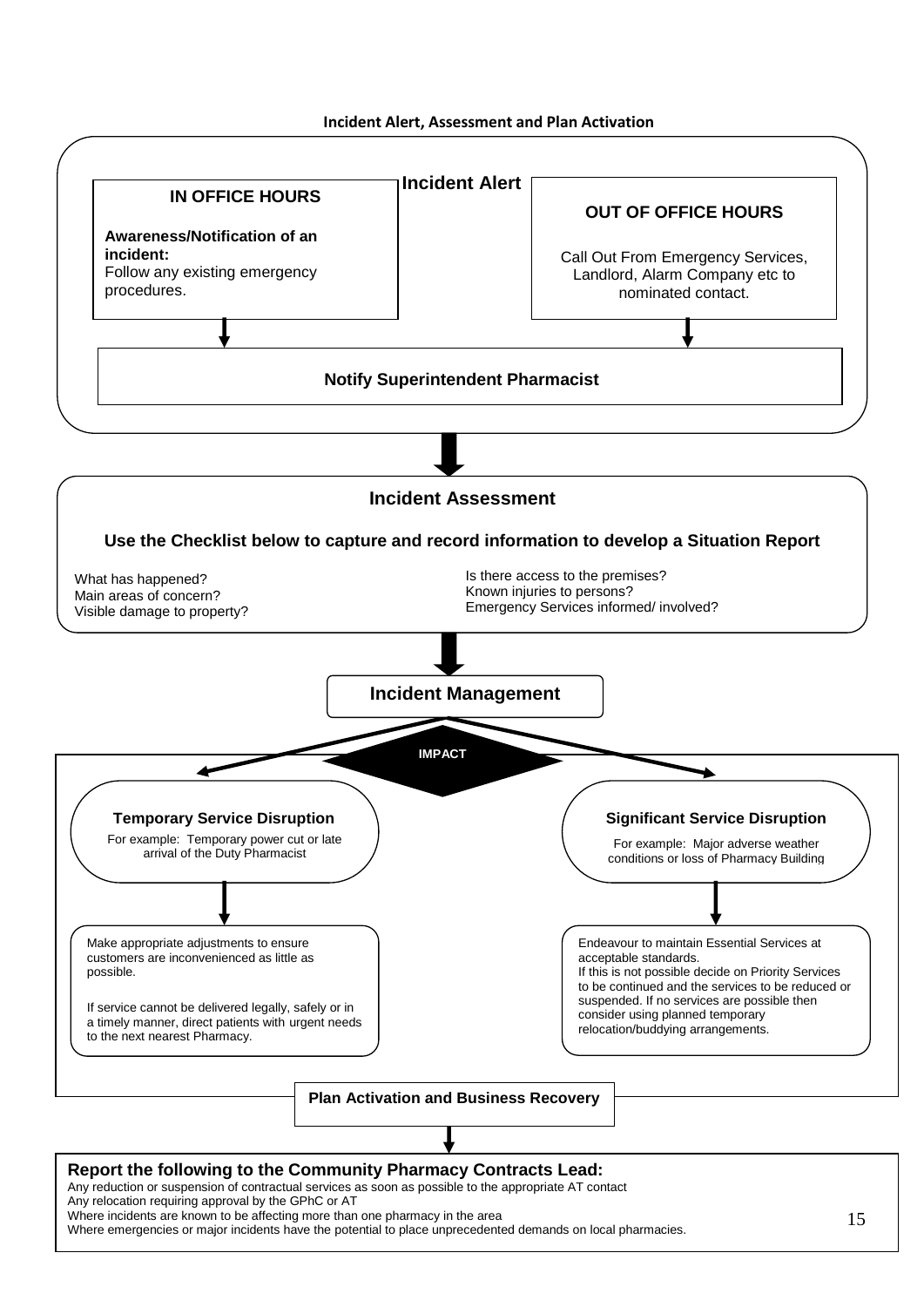#### **Maintenance Templates**

#### **Version Template**

This should be used for recording any changes to the plan either after a review or an incident.

| <b>Version Number</b> | <b>Date of Amendment</b> |        |
|-----------------------|--------------------------|--------|
|                       |                          | Reason |
|                       |                          |        |
|                       |                          |        |
|                       |                          |        |
|                       |                          |        |
|                       |                          |        |

#### **Distribution Template**

This should be used for recording key stakeholders who have been issued with a plan.

| Copy No. | <b>Name</b> | Organisation   | <b>Contact details</b> |
|----------|-------------|----------------|------------------------|
| 01       | <b>NHS</b>  | Local NHS team | 01138254708            |
| 02       |             |                |                        |
| 03       |             |                |                        |
| 04       |             |                |                        |
| 05       |             |                |                        |
| 06       |             |                |                        |

#### **Testing Template**

The Business Continuity Plan should be tested on a regular basis even if the business has not undergone any significant changes and should ensure that all pharmacy staff and any other relevant persons are aware of the plan, and their roles and responsibilities. Incidents that would cause most disruption and that are most likely to happen to your business should be considered and the plan should cover each of the identified risks. Results of any test should be considered for further planning and may result in a review of the Plan.

Several types of exercise are available for ensuring each plan is reliable, for example:

1. Testing: some aspects of a plan are able to be tested easily, such as fire alarms or contacts lists;

2. Discussion: this involves communicating plans to colleagues, discussing how they will work and addressing any concerns raised or problems identified;

3. Tabletop exercises: these are usually scenario-based exercises and may involve responding to a theoretical (but realistic) incident to see how it is managed based on your pharmacy's plan;

4. Walk throughs, such as validation for data back-ups.

This template can be used for recording any testing of the plan.

| Date   | <b>Aspect/Description Tested</b>      | <b>Outcome</b> |
|--------|---------------------------------------|----------------|
|        | 5/april/14 Fire, emergency, full test |                |
| 1/3/19 | $\prime$                              |                |
|        |                                       |                |
|        |                                       |                |
|        |                                       |                |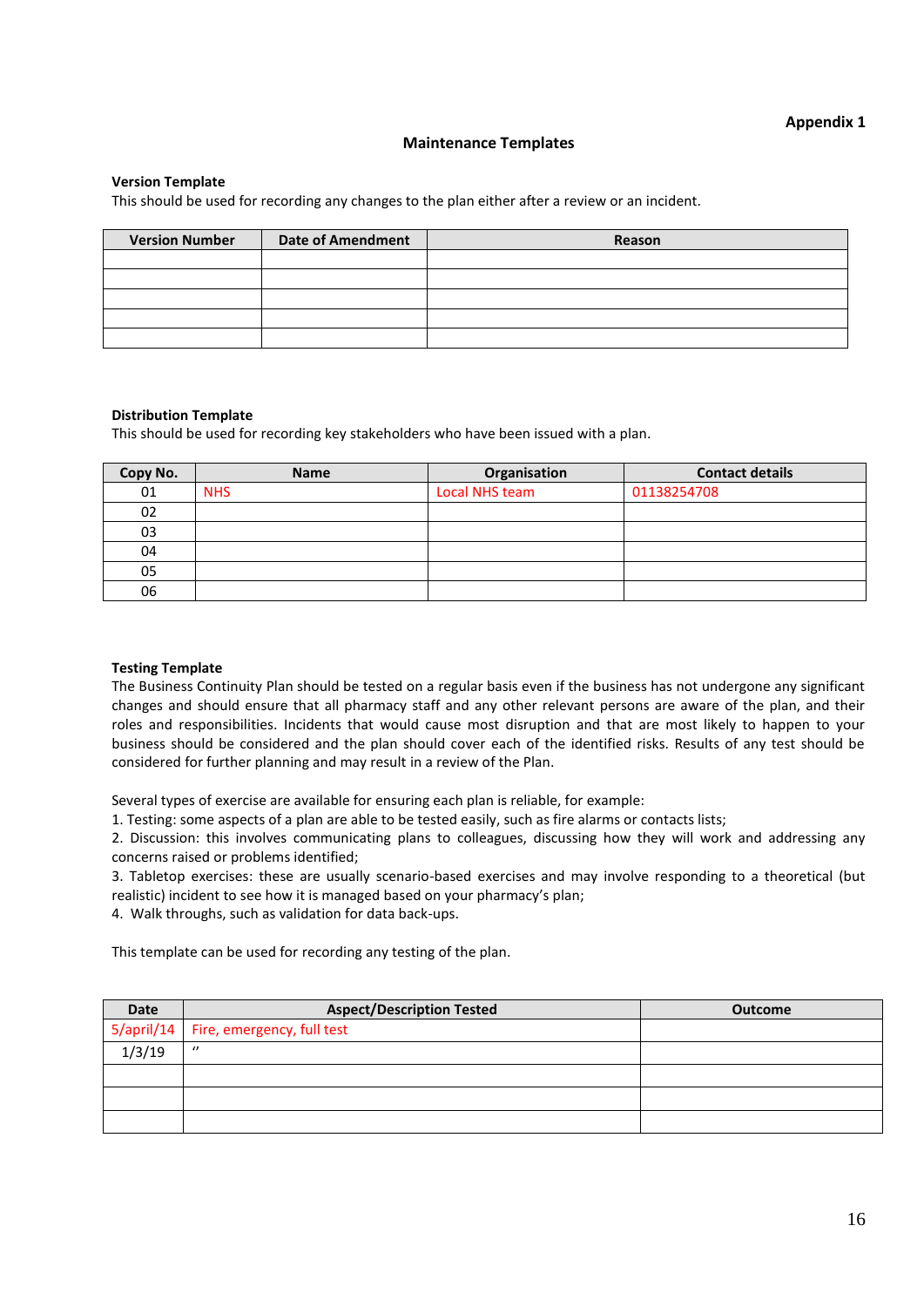| <b>Appendix 2</b> |  |
|-------------------|--|
|-------------------|--|

| Walton pharmacy 10 walton st tadworth kt20 7rt |                            |                        |                                                                                                                                                   |                                                                 |                                                     |
|------------------------------------------------|----------------------------|------------------------|---------------------------------------------------------------------------------------------------------------------------------------------------|-----------------------------------------------------------------|-----------------------------------------------------|
|                                                |                            |                        |                                                                                                                                                   |                                                                 |                                                     |
|                                                |                            |                        | <b>Business Impact Analysis</b><br>Record the likelihood and impact of potential hazards and/or threats together with the risk management options |                                                                 |                                                     |
| <b>Hazard or threat</b>                        | Likelihood<br><b>Score</b> | Impact<br><b>Score</b> | <b>Risk Management</b><br>Option 1<br>(2 Hours)                                                                                                   | <b>Risk Management</b><br><b>Option 2</b><br>(24 hours or more) | <b>Risk Management</b><br>Option 3 (5 days or more) |
| Loss of main pharmacy premises                 |                            | 5                      |                                                                                                                                                   |                                                                 |                                                     |
| Failure of IT Systems/equipment                | 4                          | 3                      |                                                                                                                                                   |                                                                 |                                                     |
| Failure of electricity supply                  | $\mathbf{1}$               | 5                      |                                                                                                                                                   |                                                                 |                                                     |
| Failure of telephone/broadband system          | $\overline{2}$             | 4                      |                                                                                                                                                   |                                                                 |                                                     |
| Failure of gas supply                          | 0                          | 0                      |                                                                                                                                                   |                                                                 |                                                     |
| Failure of water supply                        |                            | 3                      |                                                                                                                                                   |                                                                 |                                                     |
| <b>Fuel shortage</b>                           | 1                          | 3                      |                                                                                                                                                   |                                                                 |                                                     |
| <b>Loss of Security</b>                        | 3                          | 3                      |                                                                                                                                                   |                                                                 |                                                     |
| Incapacity of pharmacist                       | $\overline{2}$             | 5                      |                                                                                                                                                   |                                                                 |                                                     |
| <b>Staff shortage</b>                          | $\overline{2}$             | 3                      |                                                                                                                                                   |                                                                 |                                                     |
| Disruption to supplies                         | 3                          | 3                      |                                                                                                                                                   |                                                                 |                                                     |
| Other e.g. fire                                | 1                          | 5                      |                                                                                                                                                   |                                                                 |                                                     |
|                                                |                            |                        | Option $1(1-4$ hours)                                                                                                                             | Option 2 (4 - 24 hours)                                         | <b>Option 3 (over 24 hours)</b>                     |
| <b>Failure of EPS</b>                          | 4                          | $\overline{3}$         |                                                                                                                                                   |                                                                 |                                                     |
|                                                |                            |                        |                                                                                                                                                   |                                                                 |                                                     |
|                                                |                            |                        |                                                                                                                                                   |                                                                 |                                                     |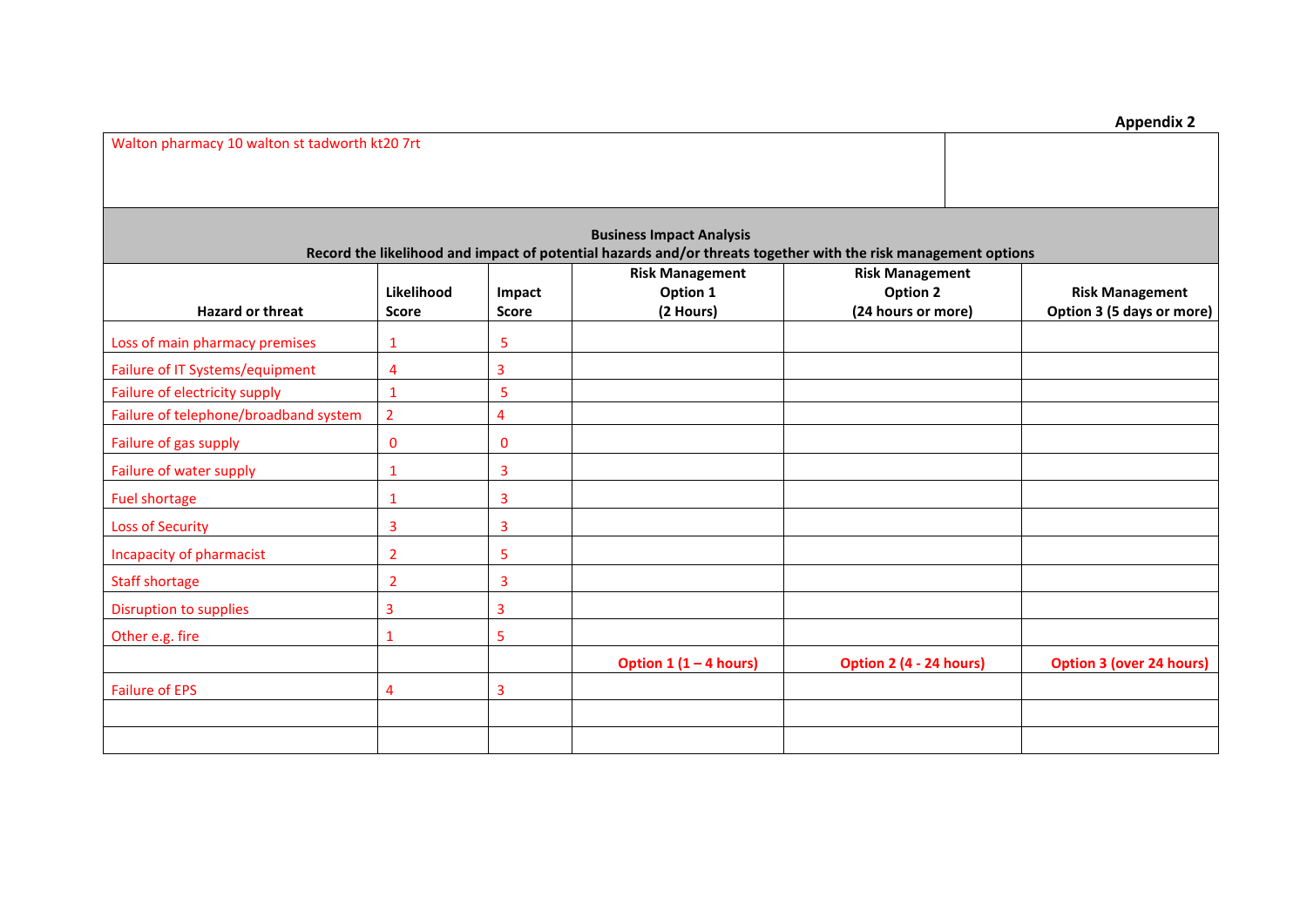| The following descriptors should be used when assessing the LIKELIHOOD of a potential risk event |                 |                    |                   |                         |                                |  |  |
|--------------------------------------------------------------------------------------------------|-----------------|--------------------|-------------------|-------------------------|--------------------------------|--|--|
|                                                                                                  |                 |                    |                   |                         |                                |  |  |
| <b>Descriptor</b>                                                                                | <b>Probable</b> | <b>Possible</b>    | <b>Unlikely</b>   | Rare                    | <b>Negligible</b>              |  |  |
|                                                                                                  | More likely to  | Reasonable chance  |                   | Will only occur in rare | Will only occur in exceptional |  |  |
|                                                                                                  | occur than not  | of occurring       | Unlikely to occur | circumstances           | circumstances                  |  |  |
|                                                                                                  | >50%            | >5%                | $>0.5\%$          | $>0.05\%$               | $>0.005\%$                     |  |  |
| Likelihood of                                                                                    |                 |                    |                   |                         |                                |  |  |
| occurrence                                                                                       | >1 in 2 chance  | $>$ 1 in 20 chance | >1 in 200 chance  | >1 in 2000 chance       | >1 in 20,000 chance            |  |  |

|                                               | The following descriptors should be used when assessing the IMPACT of a potential risk event |                                                                                                                                         |                                                                          |                                                                                                                                       |  |  |
|-----------------------------------------------|----------------------------------------------------------------------------------------------|-----------------------------------------------------------------------------------------------------------------------------------------|--------------------------------------------------------------------------|---------------------------------------------------------------------------------------------------------------------------------------|--|--|
|                                               |                                                                                              |                                                                                                                                         |                                                                          |                                                                                                                                       |  |  |
| Catastrophic                                  | Major                                                                                        | Moderate                                                                                                                                | <b>Minor</b>                                                             | Insignificant                                                                                                                         |  |  |
| Permanent loss of<br>core service or facility | Sustained loss of<br>service which has<br>serious impact on<br>delivery of patient<br>care   | Some disruption in<br>service with unacceptable<br>impact on patient care. Non-<br>permanent loss of<br>ability to provide a<br>service | Short term disruption of<br>service with minor impact on<br>patient care | Interruption in a service which does not impact on the<br>delivery of patient care or the ability to continue to<br>provide a service |  |  |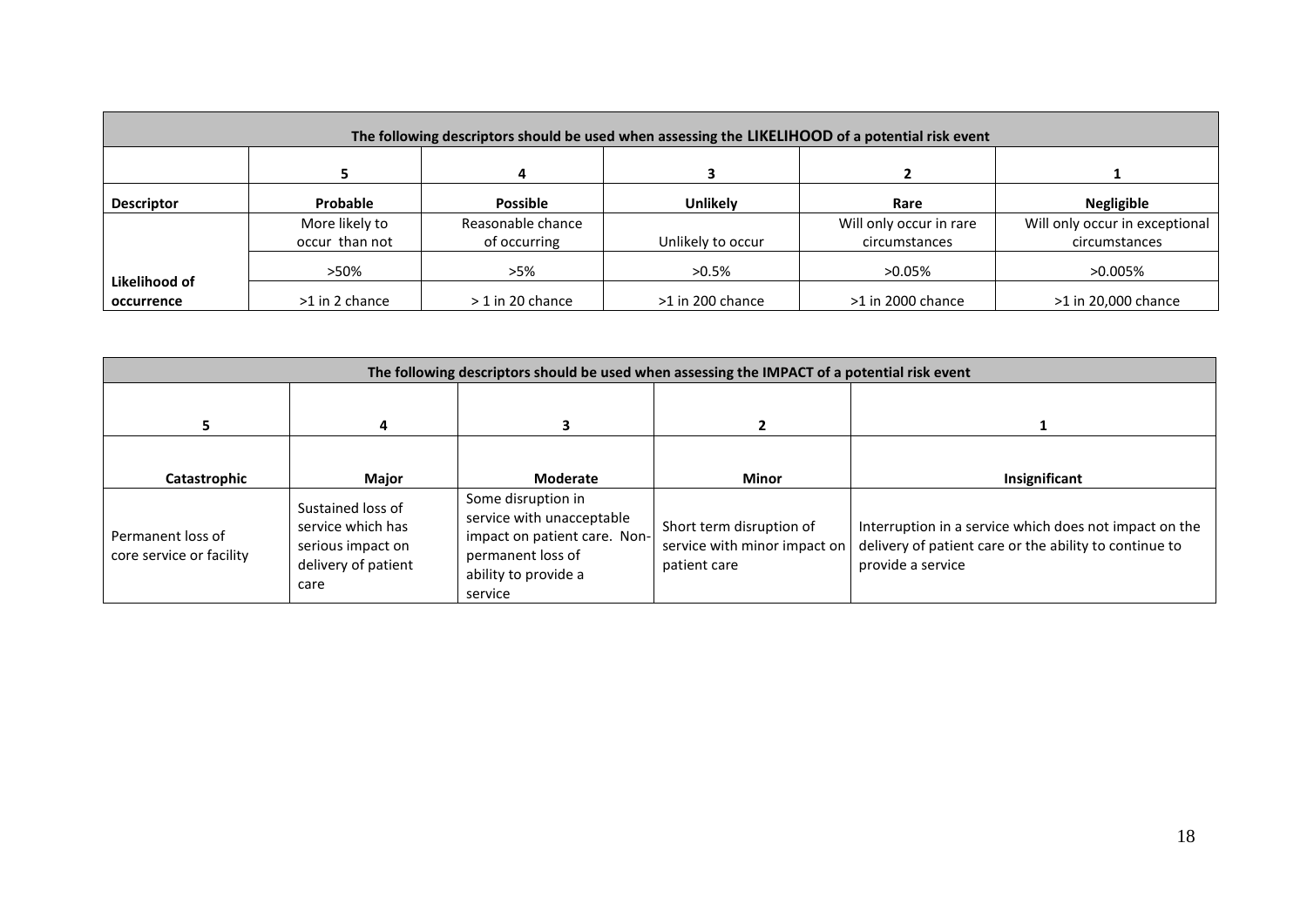## **Emergency Contact List**

| <b>Service</b>              | Provider | <b>Account Number</b> | <b>Contact</b> | <b>Contact Tel</b> | SLA in place | <b>Estimated</b> |
|-----------------------------|----------|-----------------------|----------------|--------------------|--------------|------------------|
|                             |          |                       | dept/name      |                    | Y/N          | response time    |
| IT System supplier helpdesk |          |                       |                |                    |              |                  |
| <b>Broadband System</b>     |          |                       |                |                    |              |                  |
| <b>EPS system</b>           |          |                       |                |                    |              |                  |
| Telecommunications          |          |                       |                |                    |              |                  |
| Electricity                 |          |                       |                |                    |              |                  |
| Gas                         |          |                       |                |                    |              |                  |
| Water                       |          |                       |                |                    |              |                  |
| <b>Alarm System</b>         |          |                       |                |                    |              |                  |
| <b>CCTV</b>                 |          |                       |                |                    |              |                  |
| Plumber                     |          |                       |                |                    |              |                  |
| Electrician                 |          |                       |                |                    |              |                  |
| Locksmith                   |          |                       |                |                    |              |                  |
| <b>Emergency glazier</b>    |          |                       |                |                    |              |                  |

## **Appendix 3**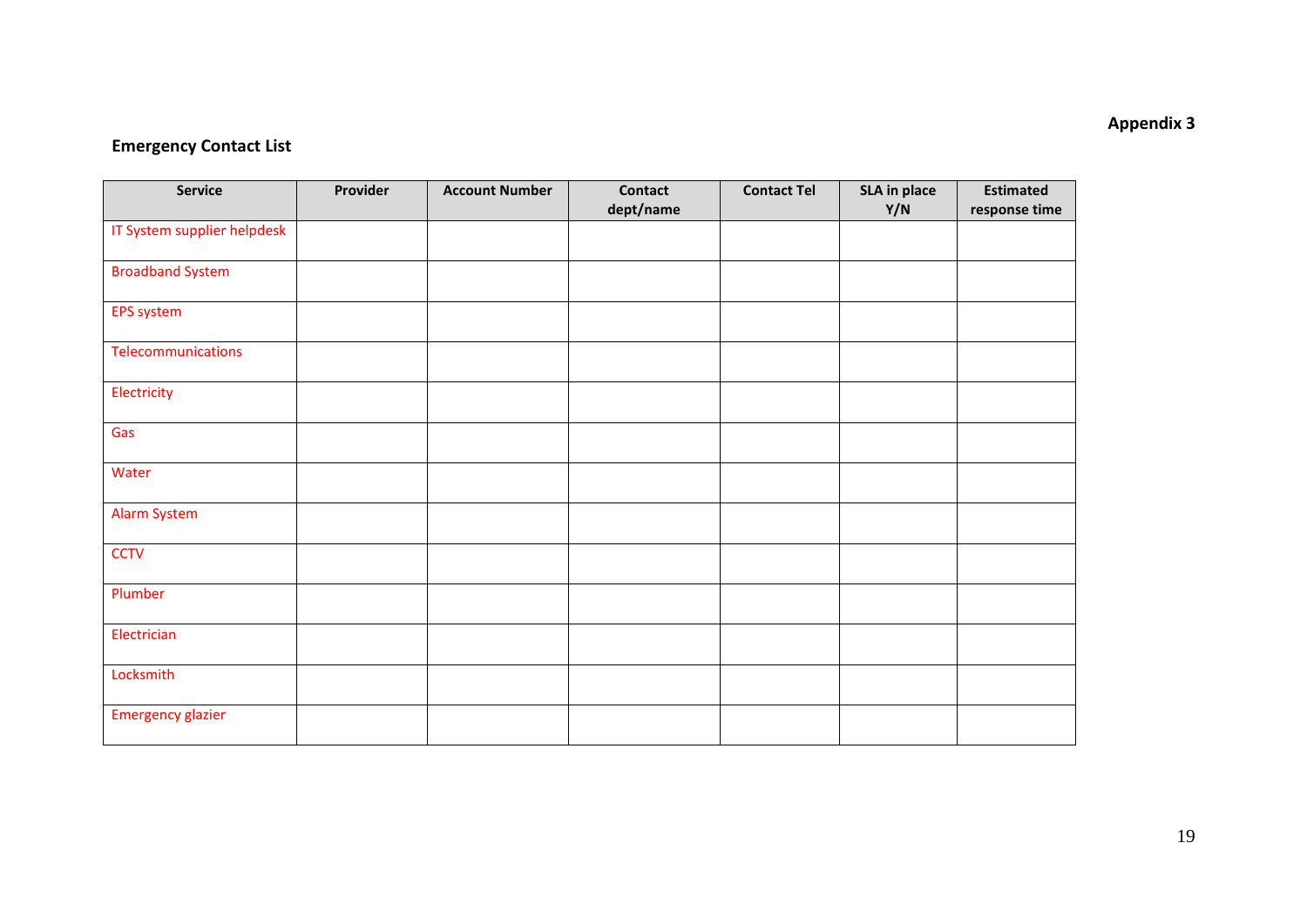## **Emergency Contact List (cont)**

#### **Utilities/Services (cont)**

| <b>Service</b>                      | Provider | <b>Account Number</b> | <b>Contact</b> | <b>Contact Tel</b> |
|-------------------------------------|----------|-----------------------|----------------|--------------------|
| <b>Community Pharmacy</b>           |          |                       |                |                    |
| <b>Contracts Lead</b>               |          |                       |                |                    |
| Local Resilience Forum lead         |          |                       |                |                    |
| <b>Local EPS Lead</b>               |          |                       |                |                    |
| <b>Local Registration Authority</b> |          |                       |                |                    |
| Smartcard coordinator               |          |                       |                |                    |
| Premise registration                | GPhC     |                       |                |                    |
| <b>Insurance Broker</b>             |          |                       |                |                    |
| <b>Local GP surgeries</b>           |          |                       |                |                    |
| Other local pharmacies              |          |                       |                |                    |

## **Staff Contact List**

| <b>Name</b> | <b>Keyholder</b> | <b>Home Telephone Number</b> | <b>Mobile Number</b> |
|-------------|------------------|------------------------------|----------------------|
|             |                  |                              |                      |
|             |                  |                              |                      |
|             |                  |                              |                      |
|             |                  |                              |                      |
|             |                  |                              |                      |
|             |                  |                              |                      |
|             |                  |                              |                      |
|             |                  |                              |                      |

#### **Staff responsible for Plan Activation**

| Name of contact | <b>Position</b> | <b>Contact details</b> |
|-----------------|-----------------|------------------------|
| Primary         |                 |                        |
| Deputy          |                 |                        |

#### **Key Customer/Supplier Contact List**

Internal and external customers and suppliers with whom contact would be essential in the event of an interruption to service provision, e.g. wholesalers, care homes.

| <b>Customer/Supplier</b> | Service/Goods | Telephone | E-Mail |
|--------------------------|---------------|-----------|--------|
|                          |               |           |        |
|                          |               |           |        |
|                          |               |           |        |
|                          |               |           |        |

## **Appendix 3**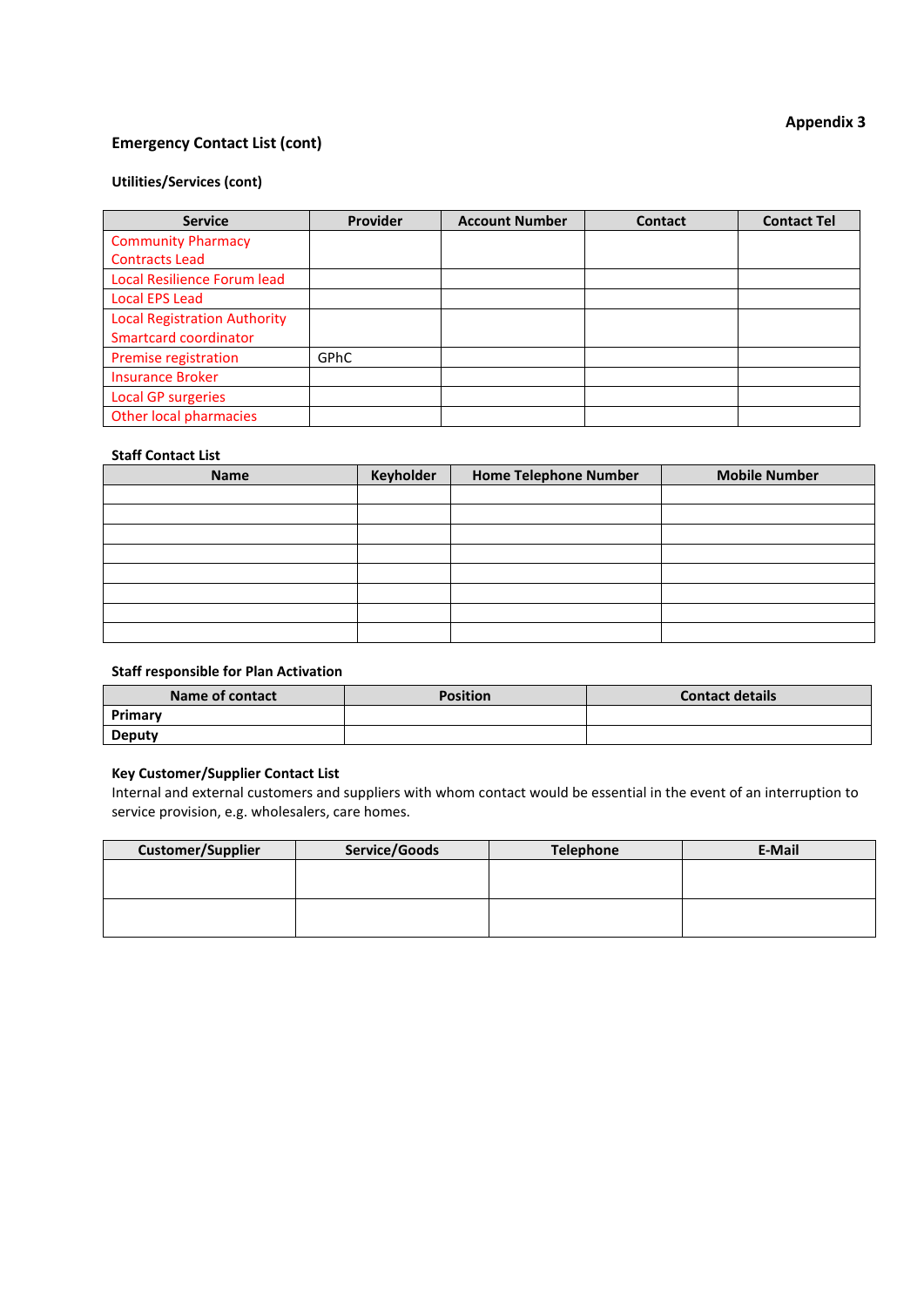## **Appendix 4**

## **Business Continuity Recovery Checklist**

|                      |                                                                                                                                                                                                                                                           | Pharmacy:                                                                |                                                                                                                                                                                                                                                                                                                                                                                                                                    | Date & Time: |               |             |  |
|----------------------|-----------------------------------------------------------------------------------------------------------------------------------------------------------------------------------------------------------------------------------------------------------|--------------------------------------------------------------------------|------------------------------------------------------------------------------------------------------------------------------------------------------------------------------------------------------------------------------------------------------------------------------------------------------------------------------------------------------------------------------------------------------------------------------------|--------------|---------------|-------------|--|
|                      | <b>Staff Members in</b><br>Attendance:                                                                                                                                                                                                                    |                                                                          |                                                                                                                                                                                                                                                                                                                                                                                                                                    |              |               |             |  |
|                      |                                                                                                                                                                                                                                                           |                                                                          | <b>Task</b>                                                                                                                                                                                                                                                                                                                                                                                                                        |              | <b>Status</b> | <b>Time</b> |  |
| Incident Overview    | □<br>□<br>□<br>❏                                                                                                                                                                                                                                          | <b>Maintain a Decision Log</b><br>needs?<br>invoked: fully or partially? | What has happened? Are there any specific urgent problems/immediate<br>Who needs to be notified? Does the Business Continuity Plan need to be<br>Should alternative accommodation be used - if so where? Establish<br>operations at recovery location as necessary                                                                                                                                                                 |              |               |             |  |
| Personnel Status     | Are all staff/third parties accounted for?<br>□<br>Any casualties - who are they? How many? Where are they?<br>❏<br>Do additional staff need to be called in?<br>□<br>Do staff need to be sent home?<br>o<br>Are there any additional welfare needs?<br>o |                                                                          |                                                                                                                                                                                                                                                                                                                                                                                                                                    |              |               |             |  |
| Assessment<br>Impact | □<br>❏<br>□                                                                                                                                                                                                                                               | critical resources<br>normal                                             | Identify which critical service are disrupted and any damage to premises and<br>How long will disruption last? Estimate time required to achieve service as<br>How long will building/system/resources be unavailable?                                                                                                                                                                                                             |              |               |             |  |
| Recovery             | □<br>❏<br>❏<br>□<br>□<br>❏                                                                                                                                                                                                                                |                                                                          | Establish the priorities for Service Recovery within the context of the<br>disruption/damage and time of year etc.<br>Prioritise immediate actions and commence resumption of services<br>Have any contingency arrangements been implemented?<br>Is any specialist equipment and/or assistance required?<br>Assess staff workload, identify any reallocation required?<br>Do staff know what their roles and responsibilities are? |              |               |             |  |
| Communications       | □<br>□<br>❏<br>o<br>o                                                                                                                                                                                                                                     | and any corporate priorities?                                            | What message will be issued and by whom?<br>When is next incoming/outgoing message or update due?<br>What information have you requested?<br>What information has been requested from you?<br>Have all staff been informed? are they aware of the priorities for the service<br>Have stakeholders been informed?                                                                                                                   |              |               |             |  |
| <b>DEBRIEF</b>       | □                                                                                                                                                                                                                                                         |                                                                          | FOLLOWING the recovery process bring the team together and other key<br>parties involved to debrief and identify what went wrong and what went<br>right to update the Business Continuity Plan.                                                                                                                                                                                                                                    |              |               |             |  |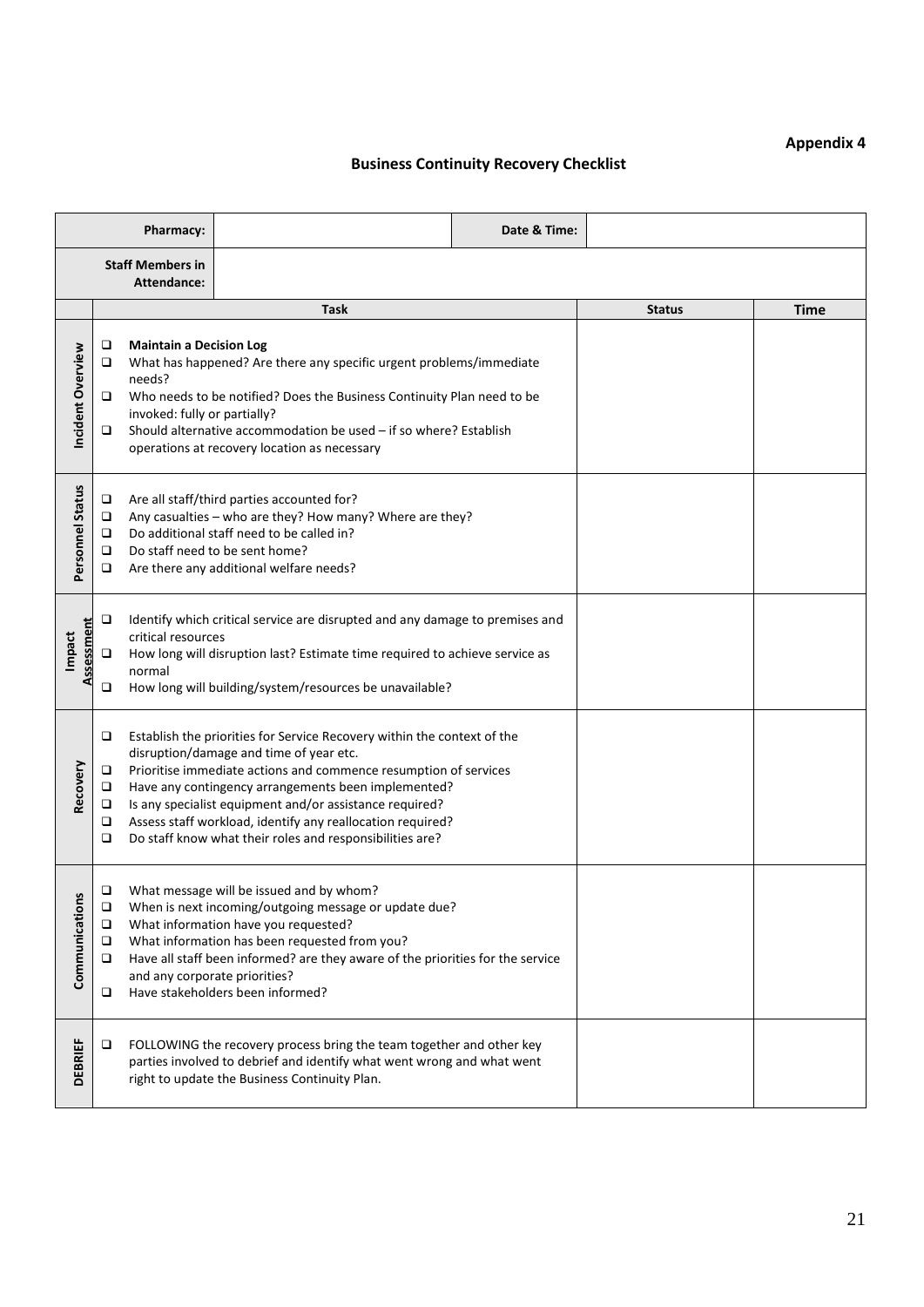## **Appendix 5**

## **Decision Log**

The person responsible for business continuity in the pharmacy should ensure that this decision log is used to record key decisions and subsequent actions taken during any recovery process. This will provide vital information for any potential recovery of losses and/or post-recovery review.

|      |             | <b>Name of Pharmacy:</b>          |                     |
|------|-------------|-----------------------------------|---------------------|
|      |             | <b>Superintendent Pharmacist:</b> |                     |
|      |             | Person maintaining this record:   |                     |
| Date | <b>Time</b> | <b>Decision</b>                   | <b>Action/Owner</b> |
|      |             |                                   |                     |
|      |             |                                   |                     |
|      |             |                                   |                     |
|      |             |                                   |                     |
|      |             |                                   |                     |
|      |             |                                   |                     |
|      |             |                                   |                     |
|      |             |                                   |                     |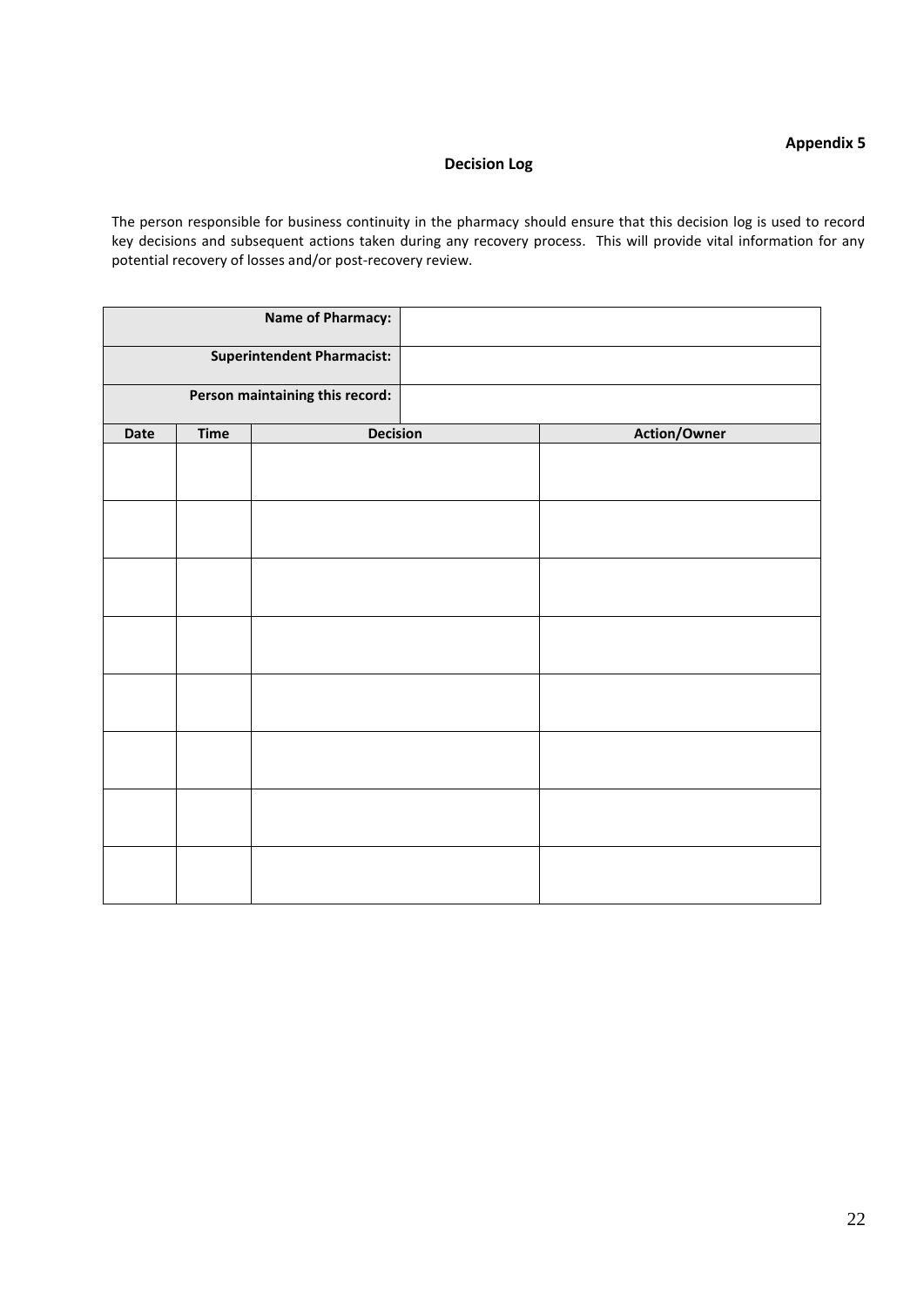#### **References**

The Cabinet office website [www.cabinetoffice.gov.uk/ukresilience](http://www.cabinetoffice.gov.uk/ukresilience)

The Cabinet Office – Local Resilience Forums <http://www.cabinetoffice.gov.uk/content/local-resilience-forums>

The Cabinet Office - Emergency preparedness guides <http://www.cabinetoffice.gov.uk/resource-library/emergency-preparedness>

The Cabinet Office – Risk Assessment <http://www.cabinetoffice.gov.uk/content/risk-assessment>

The Cabinet Office – Resilience in Society: Infrastructure, communities and businesses <https://www.gov.uk/resilience-in-society-infrastructure-communities-and-businesses>

HM Government Business Continuity Management Toolkit – How prepared are you? [https://www.gov.uk/government/uploads/system/uploads/attachment\\_data/file/137994/Business\\_Continuity\\_Manag](https://www.gov.uk/government/uploads/system/uploads/attachment_data/file/137994/Business_Continuity_Managment_Toolkit.pdf) [ment\\_Toolkit.pdf](https://www.gov.uk/government/uploads/system/uploads/attachment_data/file/137994/Business_Continuity_Managment_Toolkit.pdf)

The Cabinet Office – Business Continuity Management (revised) [https://www.gov.uk/government/uploads/system/uploads/attachment\\_data/file/61029/Chapter-6-Business-](https://www.gov.uk/government/uploads/system/uploads/attachment_data/file/61029/Chapter-6-Business-Continuity-Management_amends_04042012.pdf)[Continuity-Management\\_amends\\_04042012.pdf](https://www.gov.uk/government/uploads/system/uploads/attachment_data/file/61029/Chapter-6-Business-Continuity-Management_amends_04042012.pdf)

The Cabinet Office - Expecting the unexpected: Business continuity in an uncertain world. [www.cabinetoffice.gov.uk/sites/default/files/resources/expecting-the-unexpected.pdf](http://www.cabinetoffice.gov.uk/sites/default/files/resources/expecting-the-unexpected.pdf)

The Cabinet Office - Business Continuity Management for Fuel Shortages - Guidance for Organisations <http://www.cabinetoffice.gov.uk/sites/default/files/resources/business-continuity-plan-fuel-nov2008.pdf>

Environment Agency – Flood Preparation guide for your business <http://www.environment-agency.gov.uk/business/topics/32354.aspx>

The Cabinet Office - Pandemic Influenza, checklist for businesses <http://www.cabinetoffice.gov.uk/sites/default/files/resources/060516flubcpchecklist.pdf>

The Cabinet Office - Civil Contingencies Act and emergency planning <https://www.gov.uk/preparation-and-planning-for-emergencies-responsibilities-of-responder-agencies-and-others>

The Cabinet Office - National Risk register [www.cabinetoffice.gov.uk/resource-library/national-risk-register](http://www.cabinetoffice.gov.uk/resource-library/national-risk-register)

How to deploy BS25999 <http://www.talkingbusinesscontinuity.com/downloads/pdf/BCM-how-to-deploy-BS-25999.pdf>

BS25999 has been superceded by BS ISO 22301:2012 Societal security – Business continuity management systems – Requirements, with guidance documents available a[t www.bsigroup.co.uk/](http://www.bsigroup.co.uk/) <http://www.bsigroup.co.uk/en-GB/iso-22301-business-continuity/Maintaining-ISO-22301/>

Resources to help identify risks to your business and tools to help business continuity planning <http://www.talkingbusinesscontinuity.com/useful-documentation/bcm-tools.aspx>